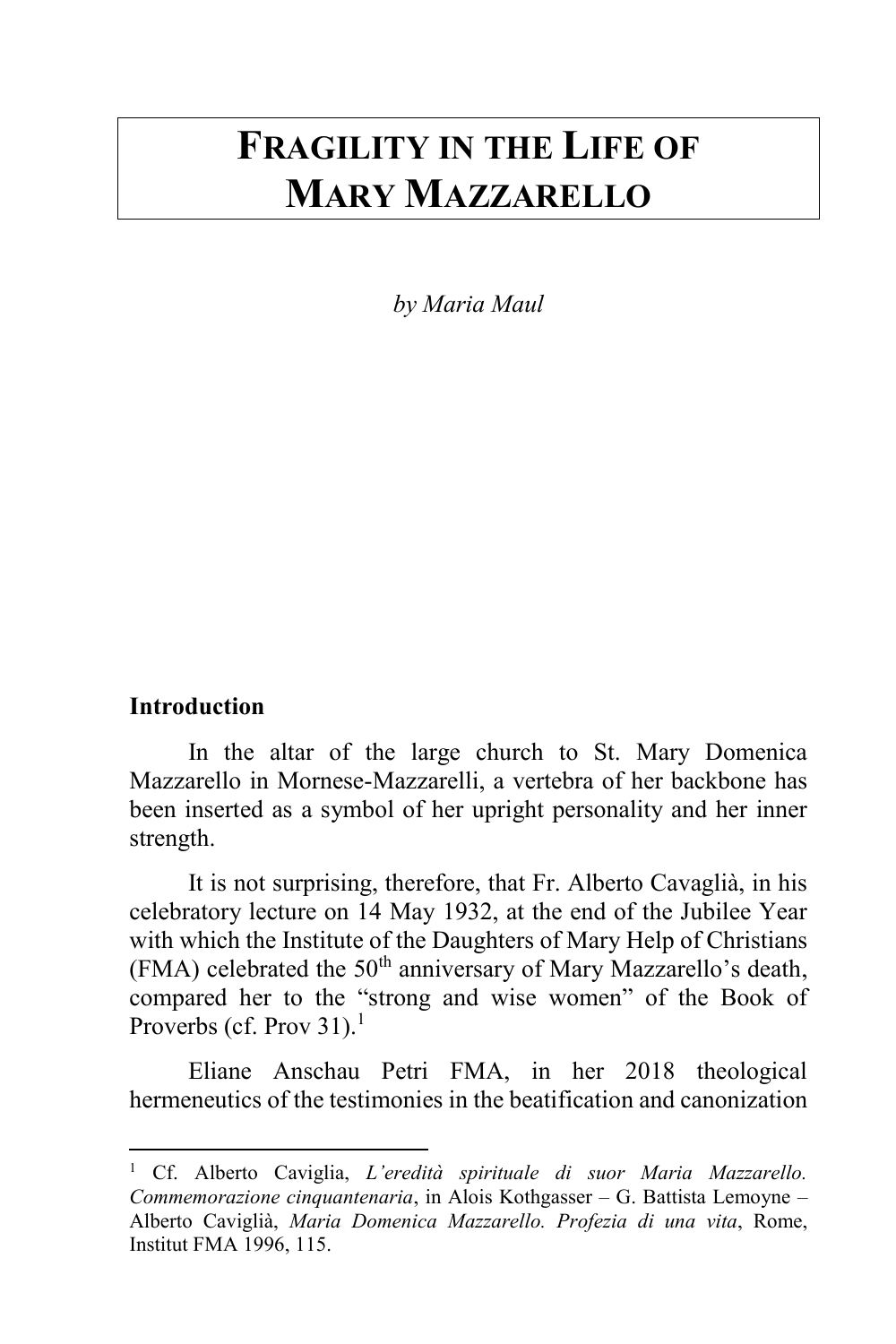processes, entitled *La santità di Maria Domenica Mazzarello* (= The Sanctity of Mary Domenica Mazzarello), confirms that the cardinal virtue of fortitude was a typical characteristic of Mary Mazzarello, already recognized in the Curia of Acqui's apostolic process in 1932.

Particularly evident was the spirit of Christian strength of Mary Domenica Mazzarello. Card. Parocchi, during the homily in Sacred Heart Church in Rome on the occasion of the  $25<sup>th</sup>$  anniversary of the founding of the Institute, affirmed that Don Bosco and *Mother*  Mazzarello have, one could say, exchanged much. Don Bosco as a man could have become holy, it seems, through fortitude, and *Mother* Mazzarello, as a woman, through gentleness; instead, Don Bosco became holy through gentleness and *Mother* Mazzarello through fortitude.<sup>2</sup>

The inner strength that she was given by God and that matured under the wise pedagogical influence of her father, gradually grew to the extent that she had to cope with the many difficulties she encountered in her short life, caused by all kinds of experiences of fragility.

This article does not offer a scholarly study of this topic, but is limited to a careful reading of the primary sources of the FMA Institute, especially the letters of Mary Mazzarello and the first three volumes of the *Cronistoria,* supplemented by references to some recent studies. The traces of fragility that can be found in them will be exemplified in what follows.<sup>3</sup>

<sup>2</sup> Eliane Anschau Petri, *La santità di Maria Domenica Mazzarello. Ermeneutica teologica delle testimonianze nei processi di beatificazione e canonizzazione* (= IL PRISMA ed. by Pontifical Faculty of Education Sciences Auxilium, Rome 34), Rome, LAS 2018, 192-193.

<sup>3</sup> This presentation was prepared for the *Forum Salesian* in Munich (Germany), August 25-28, 2020, and was delivered in Italian under the title *Fragilità nella vita di Maria Mazzarello* on August 26.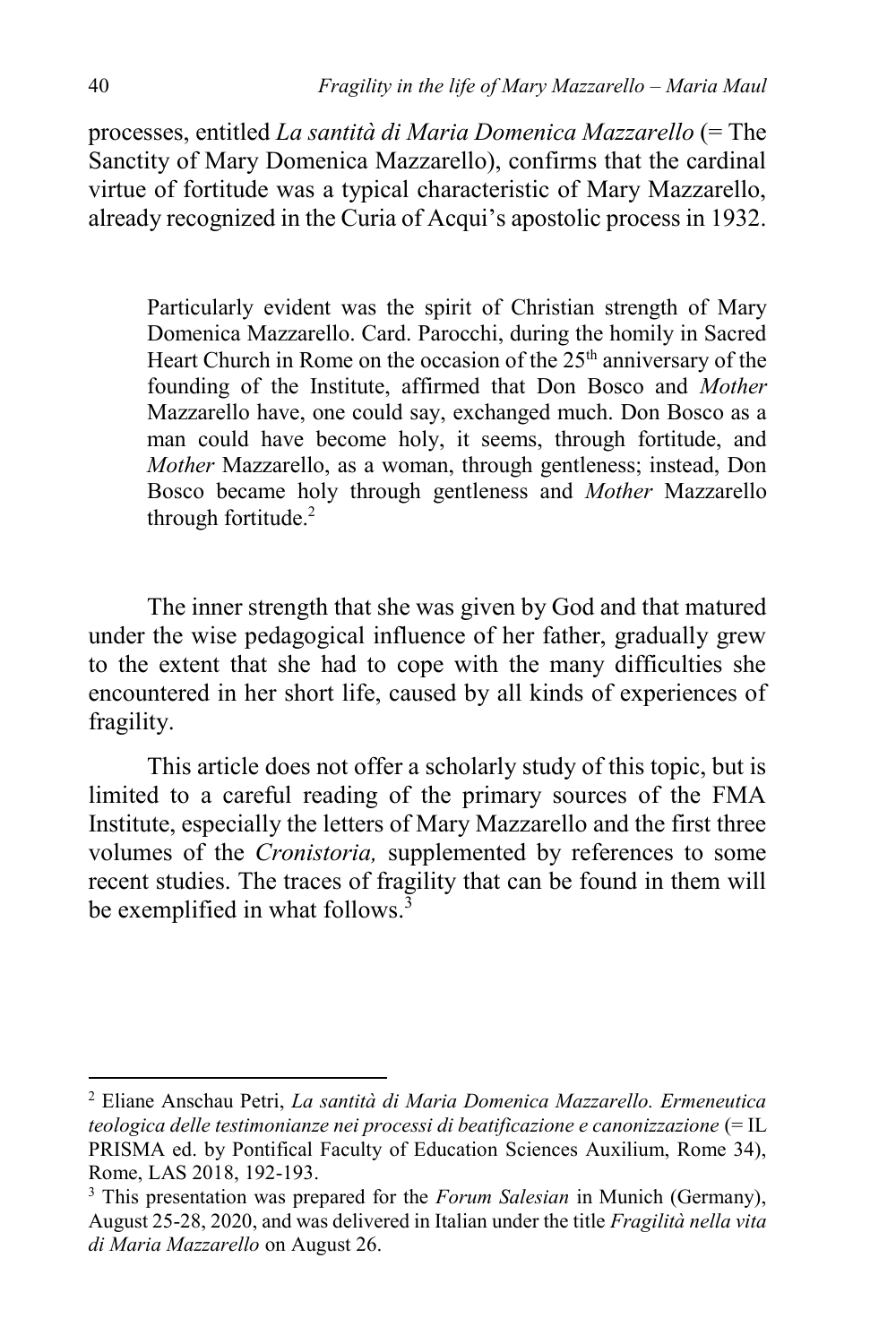## **1. Experiences of fragility**

#### *1.1. Precarious health*

 $\ddot{\phantom{a}}$ 

## 1.1.1. Mary Mazzarello's existential health crisis

For those who think of the fragile situations in Mary Mazzarello's life, the typhoid fever that afflicted her at the age of 23 and gave a decisive turn to her young life, immediately comes to mind. Mary Domenica, in fidelity to the 'exercise of charity' required by the Rule of the Pious Association of the Daughters of the Immaculate, had accepted Fr. Domenico Pestarino's request in 1860 to care for her sick relatives during the epidemic, even though she was convinced that she would catch it. In fact, her premonition came true."The evil struck her in one of its fiercest forms and, even if it spared her life, it forever put an end to the strength that had meant she ranked first among her father's workers."<sup>4</sup> When the illness took hold of Mary Domenica the roles were reversed. She who was skilled at helping others had to lie in bed and be nursed. It was not easy for her to accept this reversal of the situation because she was a confident person and was used to "always being in control of events"<sup>5</sup>. However, it was precisely the long convalescence that oriented Mary Domenica to dedicate herself to the girls of the village and to recognize, step by step, her "pedagogical vocation"<sup>6</sup>. Thus the house in *via Valgelata*, according to Monica Menegusi FMA and Piera Ruffinatto FMA, became a

'symbolic place' because it was located on a path whose name, by chance, recalled the reality of cold, ice, and death. But […] beyond the recognizable defeat of the illness and death from which she had miraculously escaped, a new life project is found for Mary. […] In the Christian view, therefore, the 'crisis' is a 'mystical' place where

<sup>4</sup> Ana María Fernández, *Le lettere di Maria Domenica Mazzarello. Testimoni e mediazione di una missione carismatica* (= ORIZZONTI ed. by Pontificia Facoltà di Scienze dell'Educazione "Auxilium" Rome), Rome, LAS 2006, 31*.*

<sup>5</sup> Monica Menegusi and Piera Ruffinatto (ed.), *Con te, Maìn, sui sentieri della vita. Sussidio progetto Mornese*, Rome, FMA Institute – Formation Sector 2007, 52.

<sup>6</sup> *Ibid* 55; see also Giselda Capetti (ed.), *Cronistoria. The preparation and the foundation 1828-1872*, vol. 1, Rome, Institute FMA 1974, reprinted 1977, 86-99 (hereafter abbreviated *Cronistoria* = Chronicle).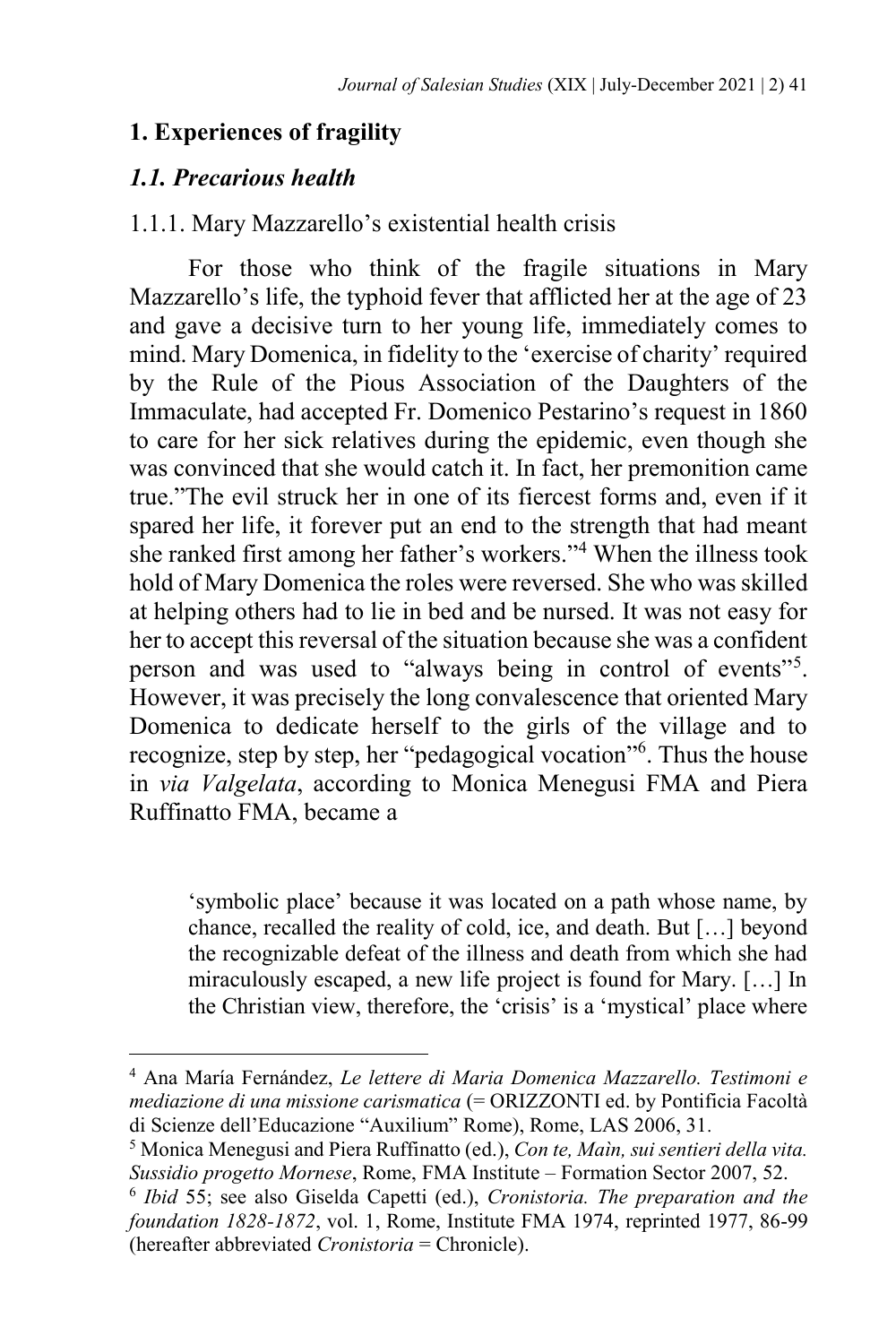the heart has the opportunity to purify itself and the gaze of the soul to clarify itself in order to see God with new eyes. […] The trial thus becomes the 'place' of discernment where, in intimate contact with the Cross of Jesus, we learn to choose love even when it brings experiences of suffering.<sup>7</sup>

Mary Domenica recovered to some extent, but she was left with fragile health which apparently deteriorated again twenty years later. At the beginning of February 1881, while accompanying the departing missionaries to Marseilles, she again became very ill. Among other things, she was plagued by severe earache. To Sr. Giuseppina Paccotto she confided the reason for these ailments: "I think I contracted them when, as a youth, I mistakenly got up too early and had to wait outside the church door so as not to wake Fr. Pestarino and the parish priest. Sometimes I was all wet from the rain, other times there was a lot of snow, and the dampness of those days is making itself felt now!"<sup>8</sup> In fact after the missionaries left, she had to stay in Saint Cyr for several weeks due to pleurisy and a high fever. On her way back to Nizza Monferrato, she met Don Bosco in Nice (France), who announced her imminent death with a symbolic narration.<sup>9</sup>

1.1.2. Dangerous diseases among the first Daughters of Mary Help of Christians

Many of the first FMA were also plagued by various illnesses. Sr. Teresa Laurantoni, for example, was confined to bed for a long time because of a stroke;<sup>10</sup> Sr. Maria Belletti and novice Sr.

<sup>7</sup> *Con te, Maìn, sui sentieri della vita* 48-49.

<sup>8</sup> Giselda Capetti (ed.), *Cronistoria. Da Nizza Monferrato nuova espansione con Madre Mazzarello (1879-1881)*, vol. 3, Rome, Institute FMA 1977, 333-334. <sup>9</sup> Cf. *ibid* 337-355.

<sup>10</sup> Cf. Giselda Capetti (ed.), *Cronistoria. The Institute in Mornese the first expansion 1872-1879,* vol. 2, Rome, Institute FMA 1976, 166; María Esther Posada, Anna Costa, Piera Cavaglià, *Wisdom of life. Letters of Mary Domenica Mazzarello*, revised and expanded new edition, Rome, FMA Institute 2004 (hereafter abbreviated *Letters*), *Letters* 4,5.10 and 5,2.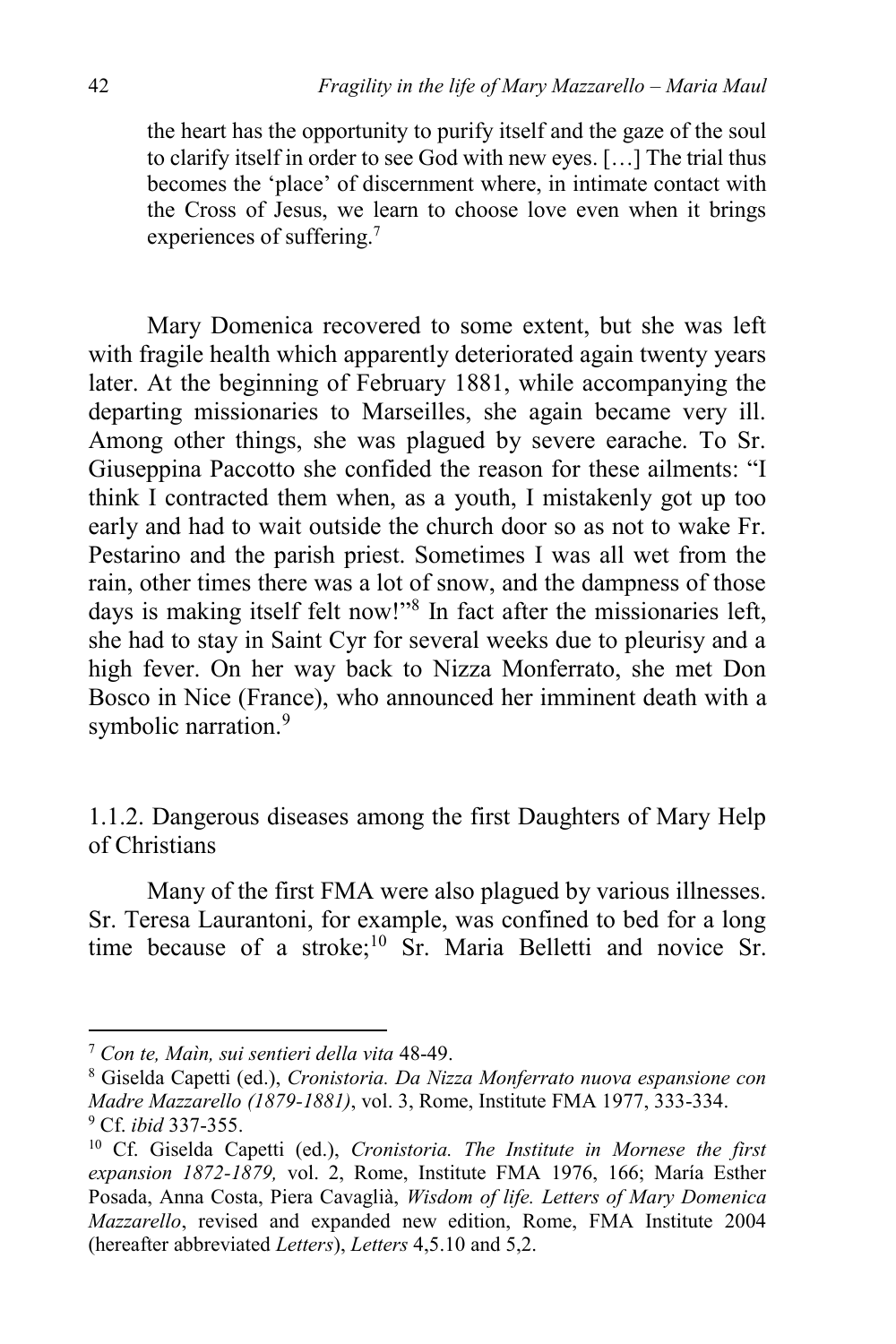Domenica Mina contracted tuberculosis, <sup>11</sup> Sr. Luigia Giordano typhoid fever;<sup>12</sup> Sr. Ortensia Negrini had to remain immobile for years because of "very severe asthma."<sup>13</sup>

It is therefore not surprising that Fr. Giacomo Costamagna, immediately after taking over the spiritual direction of the FMA in Mornese, reported at the annual meeting of Salesian directors on 28 January 1876, "Unfortunately, health leaves much to be desired; two of them are at the end of their lives."<sup>14</sup>

The continuous weakness in health of the first FMA represented one of the reasons that led Don Bosco to move the FMA Institute from Mornese to the former Capuchin convent in Nizza Monferrato in 1878. The *Cronistoria* reports, "All the superiors are always concerned about the failing health of many sisters. They attribute the reason for this to the Mornese air which is too thin for those who cannot feed themselves sufficiently and have to work a  $\ln 15$ 

Therefore, in their first meeting in August 1878, while they were still in Mornese, the FMA Superiors established the following preventive measure, "Since the preservation of the physical health of the sisters must be one of the most important duties of the Superiors, see to it that there is no permanent draft in the rooms, especially in winter, and with glass windows and padded blankets eliminate a deficiency that could prove fatal for not a few."<sup>16</sup>

Therefore with prudent caution, Don Bosco also had Doctor Silvio Sannazzaro from Nizza Monferrato prepare a statement on the health suitability of the house in view of the relocation of the

<sup>11</sup> Cf. *Cronistoria* II 192-193 and *Letters* 6,8.

<sup>12</sup> Cf. *Cronistoria* II 217.

<sup>13</sup> *Cronistoria* III 168.

<sup>14</sup> *Relazione di don Giacomo Costamagna sulla comunità di Mornese*, document 66, in Piera Cavaglià and Anna Costa (eds.), *Orme di vita, tracce di futuro. Fonti e testimonianze sulla prima comunità delle Figlie di Maria Ausiliatrice (1870- 1881)* (= ORIZZONTI ed. by Pontificia Facoltà di Scienze dell'Educazione "Auxilium" di Roma), Rome, LAS 1996, 168 (hereafter abbreviated *Orme di vita*   $=$  Traces of Life).

<sup>15</sup> *Cronistoria* II 305-306.

<sup>16</sup> *Relazione della prima adunanza delle Superiore FMA, Mornese, agosto 1878*, document 93, in *Orme di vita* 239.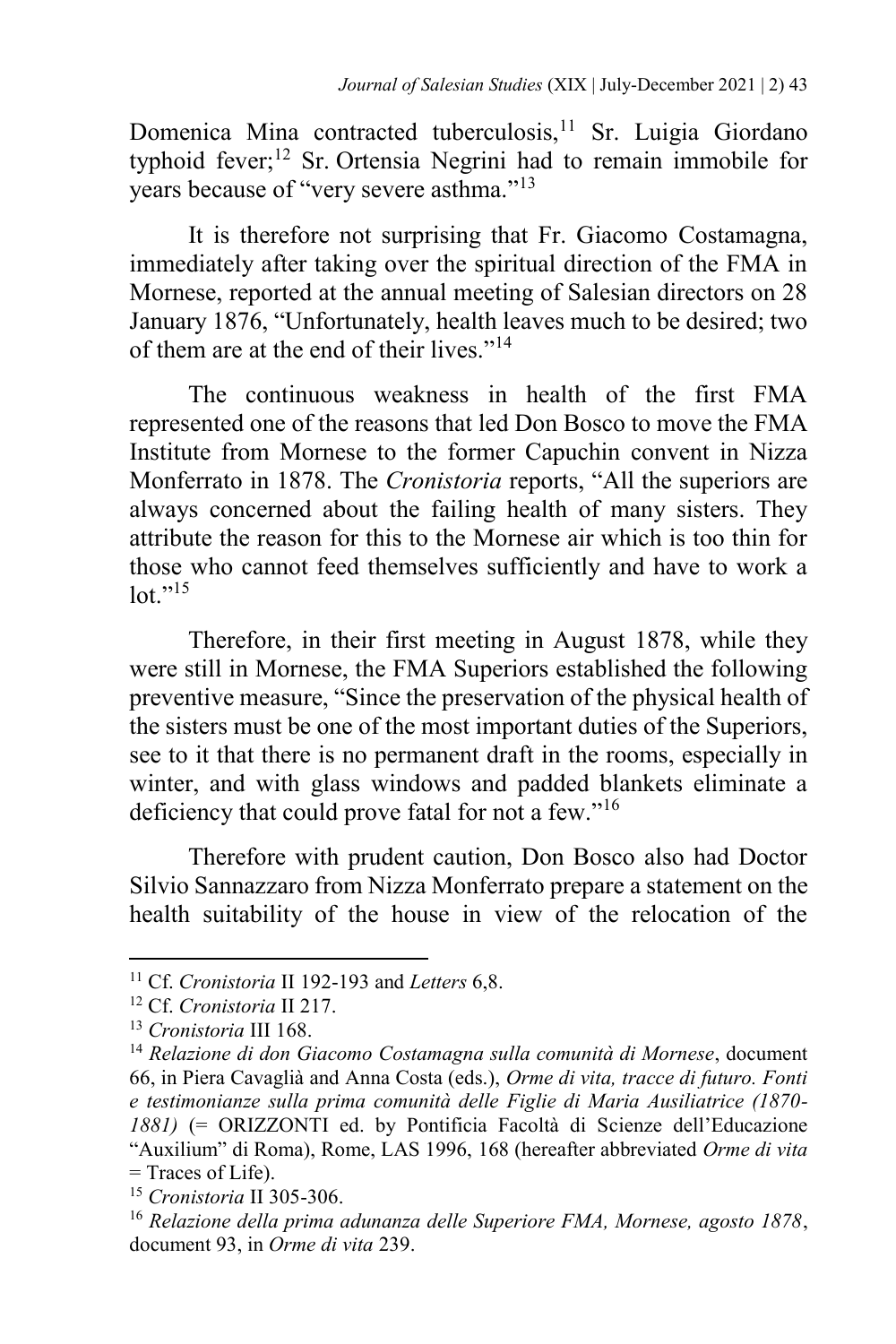educational Institute at Mornese, which was to be better expanded in a more suitable place, in order to be able to present it to the Provincial Inspector of Schools together with the request for the opening of an elementary school for girls. The doctor confirmed that the convent of *Madonna delle Grazie* "is very suitable and appropriate for an educational Institute because of the healthy building, built in a healthy and dry area, ventilated on all sides, with rooms, corridors, and wide airy halls."<sup>17</sup>

However, despite the excellent conditions and the vaccinations given everyone towards the end of 1879, some sisters contracted smallpox. $18$ 

## *1.2. Damaged teenage orphans*

It is noteworthy that it was precisely typhoid fever with the subsequent long convalescence that proved providential for Mary Domenica. She had an experience that was called *"inspiration"* in the beatification and canonization processes. Carlotta Pestarino, for example, expressed it this way in her testimony, "She had the inspiration to gather many girls to educate them for the good."<sup>19</sup> The inspiration to learn to sew and then to gather the girls to teach them to sew and to love the Lord gave rise to a true apostolate among the girls for whom she had a special affection.<sup>20</sup>

The boarding students admitted to the School at Mornese were mostly from rural areas, from families with sound human and Christian principles. Nevertheless, there was no lack of 'difficult cases' for whom application of the preventive system required "an effort of creativity and addition of love."<sup>21</sup>

The teenage orphans who challenged the first FMA and tested their educational abilities came to Mornese each with her own

 $\ddot{\phantom{a}}$ 

<sup>17</sup> *Dichiarazione del dott. Silvio Sannazzaro sulla salubrità della casa*, document 96, in *Orme di vita* 250.

<sup>18</sup> Cf. *Cronistoria* III 126, 141.

<sup>19</sup> Anschau Petri, *La santità di Maria Domenica Mazzarello*, 156.

<sup>20</sup> Cf. *ibid*, 285-286.

<sup>21</sup> *Con te, Maín, sui sentieri della vita* 107.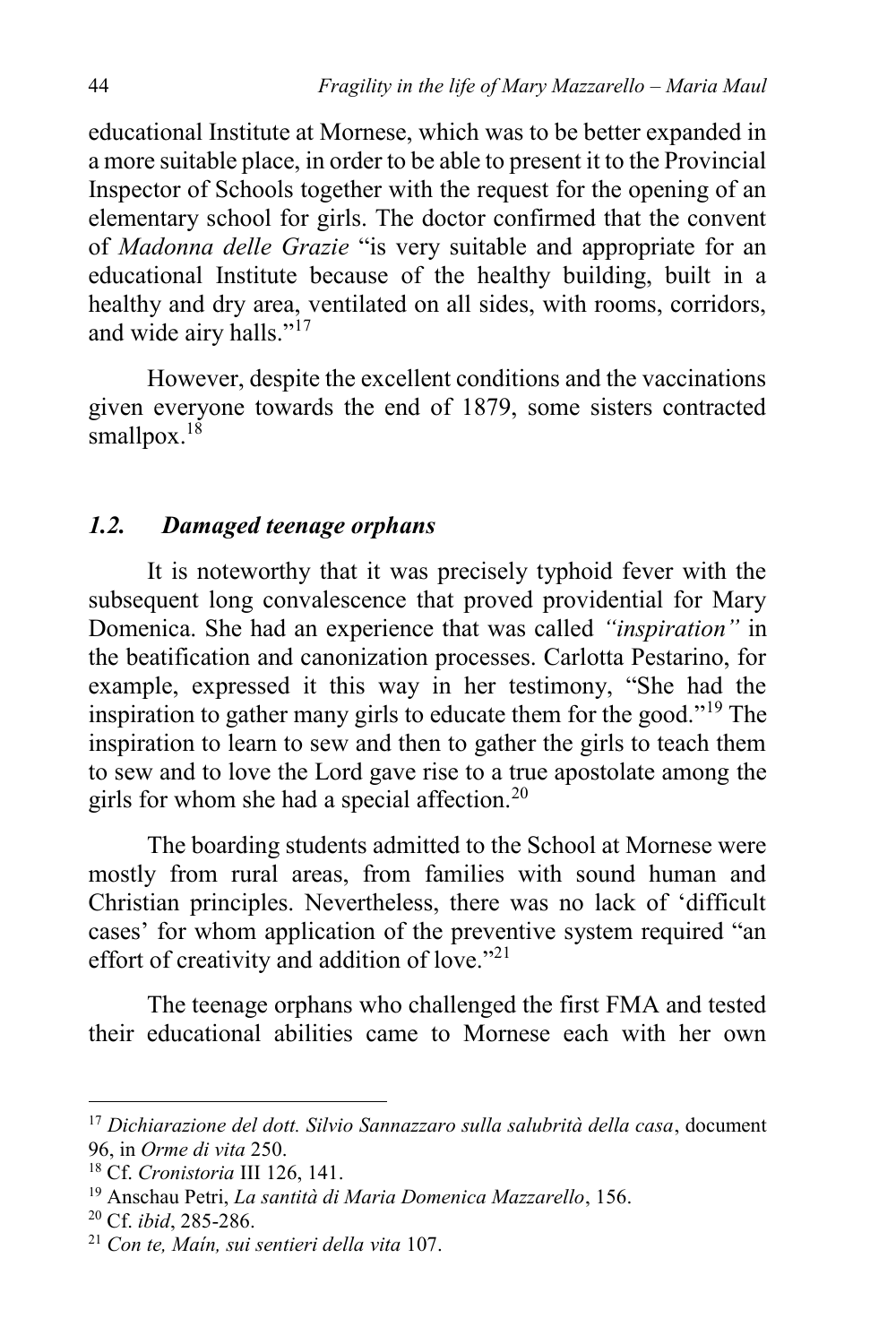individual story. Each was marked by the inner suffering they had experienced at a young age.

Mary Domenica knew the art of earning the trust of everyone, especially the more difficult girls. She surrounded them with courtesies and attentions, despite the visible caginess and rebellion that some displayed. She avoided imposing on them or emotionally blackmailing them to effect change in them. Instead, she knew how to wait until the opportune moment came for the young people to make personal decisions in freedom. Significant examples of this accompaniment of hers are represented by three young people: Corinna Arrigotti, Maria Belletti, and Emma Ferrero.<sup>22</sup>

Corinna<sup>23</sup> had lost her mother. She was intelligent, very sensitive, but stubborn, resistant and reluctant to pray. Mary Domenica applied the "golden rule of the preventive system" in her relationship with Corinna, connecting

energy with gentleness, kindness with firmness […]. So she surrounded Corinna with loving attentiveness to 'win her heart', and also by means of her gentle and penetrating word. She awaited the opportune moment and then one evening, after the others had gone to bed, she stopped Corinna in order to overcome her last resistances and to approach her heart. She began to talk gently to her about her deceased mother. Mary Domenica had waited for the evening to touch the heart of this half-orphan, who perhaps at that very moment remembered her mama's kiss, and that very maternal gesture took down the defenses of the youth, who let herself be touched by the thought of the emptiness that had spread through her life.<sup>24</sup>

Maria Belletti<sup>25</sup> was an orphan. If in Corinna's heart there was a certain sadness due to the loneliness she had experienced without the presence of her mother, the absence of both parents had awakened in Maria the need to indulge in an easy life with pleasures

<sup>22</sup> Cf. Anschau Petri, *La santità di Maria Domenica Mazzarello*, 288-289.

<sup>23</sup> Cf. *Cronistoria* I 260-262, *Cronistoria* II 7-10, 40, 69-72, 78, 87-88.

<sup>24</sup> *Con te, Maìn, sui sentieri della vita* 108-109.

<sup>25</sup> Cf. *Cronistoria* II 129-132, 237-238.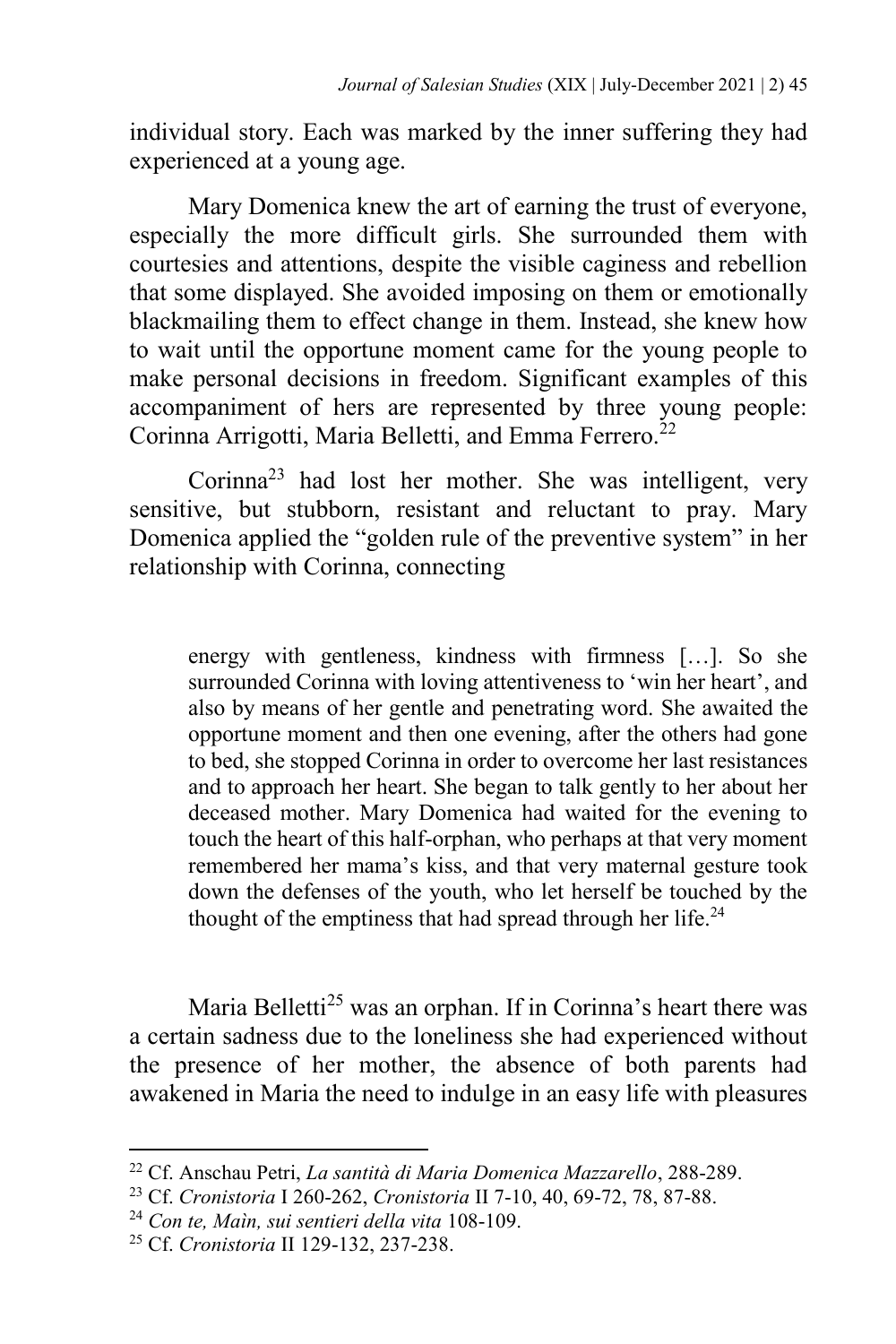and beautiful clothes. In Mornese, a deep transformation took place in her that opened her to God's call. Mary Domenica had known how to establish a personal relationship with Maria Belletti from the first moment, which led the young person on an authentic path of searching for her vocation.<sup>26</sup>

Emma Ferrero<sup>27</sup> who came from a wealthy family, had lost her mother when she was young. Arriving in Mornese at the age of 18 on the eve of the feast of the Immaculate Conception in 1877, she resisted the suggestions of the sisters, without any interest in participating in the life of the community. Faced with the desperate situation of this young woman, the whole community tried to approach her with attitudes typical of the preventive system. But

the gentleness, the goodness, the kindness of the educators seemed annoying to Emma […]. This is a typical reaction in many adolescents who have experienced neglect and trauma. Their longing to be loved turns into rejection of attention, into attitudes of harshness and self-sufficiency. This is a form of defense against personal relationships, a way of avoiding attachments that might hurt or disappoint anew, or simply of taking revenge on adults for the suffering they have endured. Such an attitude, called reactive *transfer*, arises from the neurotic need for affective compensations as a result of the chronic lack of affection in the family, of basic insecurity, low self-esteem. Thus, it can happen that a pupil transfers to the educator her own affective needs, which are reactive to the figure of the parents who, in whatever way, she has lacked. This type of reaction can be characterized by an insatiable hunger for tangible signs of affection, which can be expressed in feelings of rapture, or on the contrary, of hatred. In the face of such behavior, the control of the relationship on the part of the educator must start from the consideration of the fact that those feelings are not 'authentic' and not directed against her person, but are merely reactions to the inner discomfort of the adolescent, a language of the unconscious, expressions of their psychological and emotional 'poverty'.<sup>28</sup>

<sup>26</sup> Cf. *Con te, Main, sui sentieri della vita* 109-110.

<sup>27</sup> Cf. *Cronistoria* II 295-296, 299-300, *Cronistoria* III 128, 156.

<sup>28</sup> *Con te, Main, sui sentieri della vita* 111-112.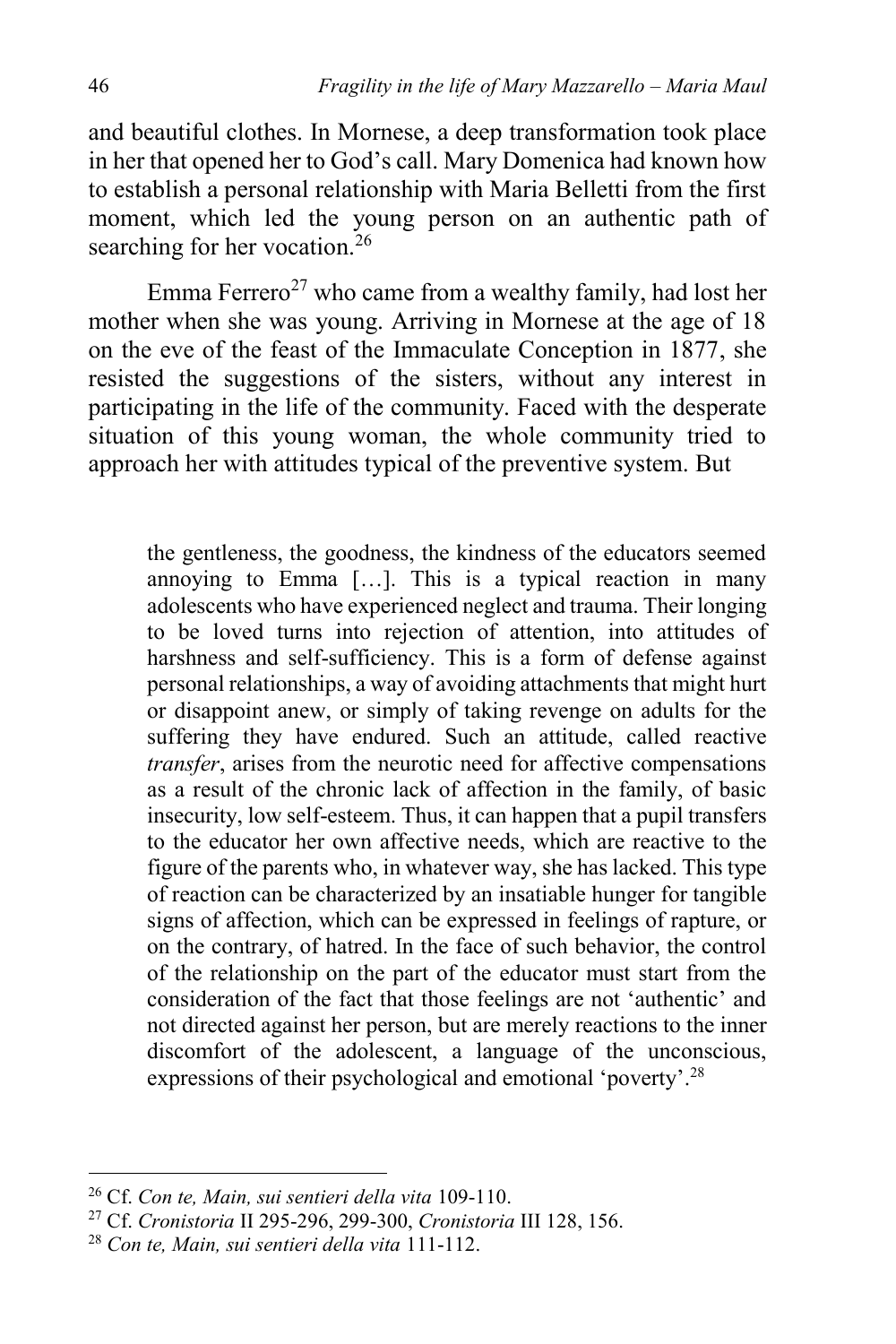Mary Mazzarello, with wise and sensitive pedagogical interventions, helped the educators, especially the assistant Sr. Enrichetta Sorbone, to deal with Emma in a suitable way, so that one day she succeeded in "overcoming the mistrust, the fear, the loneliness and finally let herself be loved."<sup>29</sup>

# *1.3. Mental abnormalities*

While the positive development of these three young people proved the effectiveness of Don Bosco's educational method in the feminine ambience of Mornese, Mary Mazzarello and her fellow sisters also experienced abnormal manifestations that could not be cured with educational interventions. The first community at Mornese was very disturbed, for example, and irritated by the strange behavior, the psychological scurrilities of the young visionary Agostina Simbeni, whom some considered a saint. It was only through the direct intervention of Don Bosco that the sisters finally succeeded in ridding themselves of this postulant, who created a real problem among her fellow candidates.<sup>30</sup> Mary Mazzarello, in her letter to Fr. Giovanni Cagliero in early 1876, gave a detailed summary of this pathological case, which manifested itself, among other things in ecstasies, revelations of occult things, and demonic obsessions.<sup>31</sup> "Come soon and we will tell you all the details of this comedy; for now this is enough."<sup>32</sup>

Sr. Teresa Maritano, on the other hand, apparently did suffer from a mental illness. Gertrud Stickler FMA, in her 1987 paper on "Religious Personality and Discernment of Pathological Experience," emphasized that "some saints prove to be especially endowed with the gift of discernment, almost of psychological 'diagnosis', by pointing out the self-centered and sometimes pathological tendencies of one's own personality and that of others, which constitute a fundamental obstacle to their religious realization or capacity for love and devotion."<sup>33</sup> She illustrated this thesis with

 $\ddot{\phantom{a}}$ 

<sup>29</sup> *Ibid* 113.

<sup>30</sup> Cf. *Cronistoria* II 188-205.

<sup>31</sup> Cf. *Letter* 6,5-7.

<sup>32</sup> *Ibid* 6,7.

<sup>33</sup> Gertrud Stickler, *Personalità religiosa e discernimento del vissuto patologico.*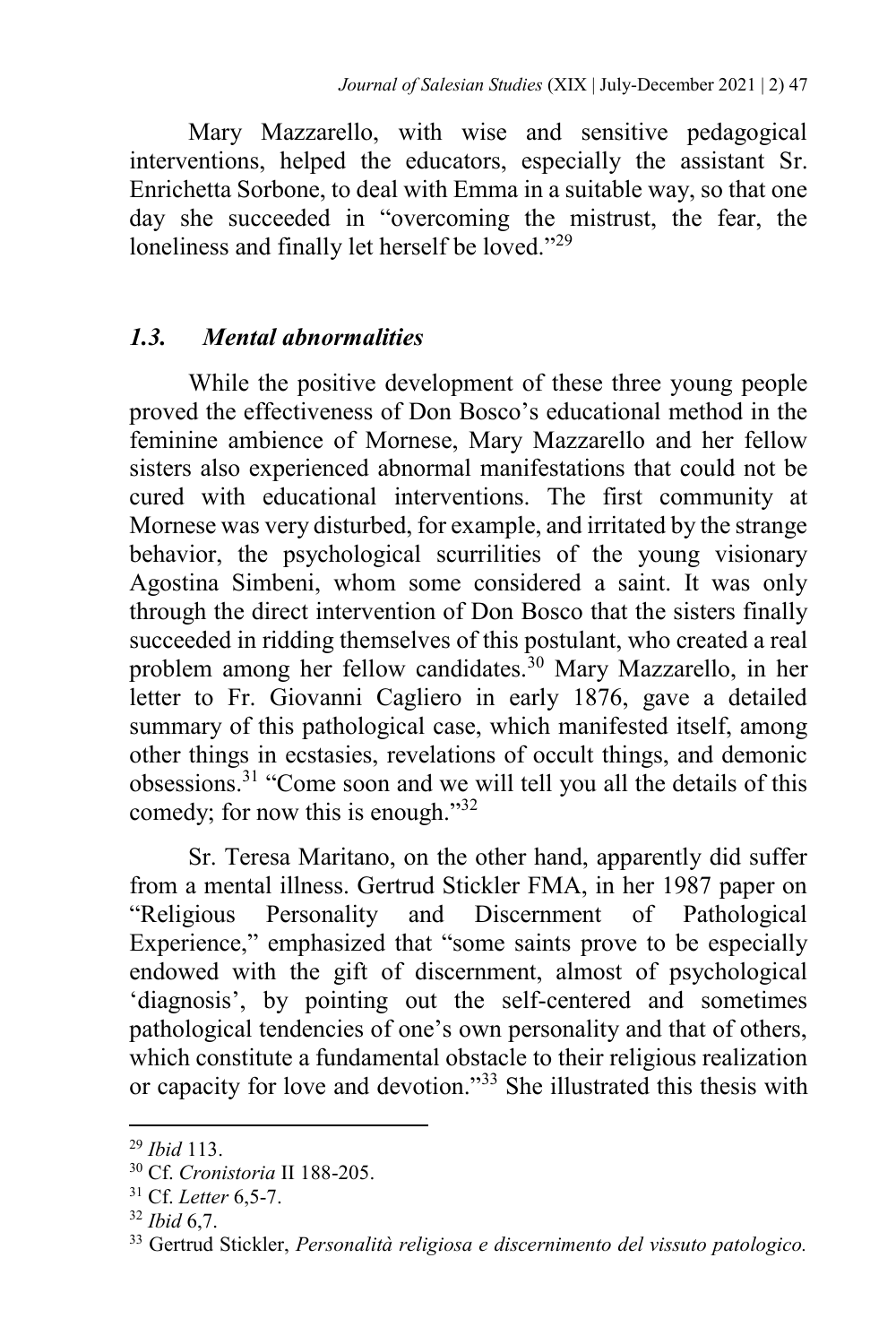the description of Sr. Teresa's illness that Mary Mazzarello herself addressed to the founder Don Bosco in her letter of October 30, 1880:

As you know well, this poor woman was tormented for a long time by confusion of the mind; now, after a blessing [that she] received from Fr. Cerruti, she tells me that she has really remained calm. But instead since then a physical evil showed itself, an illness that keeps her in bed with a low fever, an ever-burning thirst, sore throat, disturbances in the organic functions etc., etc.

But what is more is that she is always asleep, she has an almost constant numbness and is always almost nonsensical, almost as if she had become feeble-minded. The doctor comes every day, he prescribes something for her, but now that he sees she is always at the same point after about twenty days of treatment, he doesn't know what to say. The physical evil is there, I'm convinced of that, but I'm also afraid that this is a consequence of past moral evils, or a change of those same ailments.<sup>34</sup>

According to Gertrud Stickler, Maria Mazzarello's capacity for psychological discernment "is all the more surprising because in the common spirituality of the time the psychological and moral-ascetic conception of personality was often confused, to the detriment of the person, and inasmuch as the writer could certainly not have been up to date with the first hypotheses and corresponding studies on the relationships between somatic and psychological disorders that were developing in the medical field precisely at that time."<sup>35</sup>

Mary Mazzarello personally took care of the sick sister: "… after a few days [in March 1879] Mother takes the road to Biella with Sr. Maritano, who was suffering from melancholy and scruples: perhaps – she thinks – a little trip will do good to the health of the

*Sapere «prescientifico» e scientifico a confronto*, in Maria Esther Posada (ed.), *Attuale perché vera. Contributi su S. Maria Domenica Mazzarello* (= IL PRISMA ed. by Pontificia Facoltà di Scienze dell'Educazione «Auxilium» di Roma 6), Rome, LAS 1987, 177.

<sup>34</sup> *Letter* 48,2-3.

<sup>35</sup> Stickler, *Personalità religiosa e discernimento del vissuto patologico*, in *Attuale perché vera* 184-185.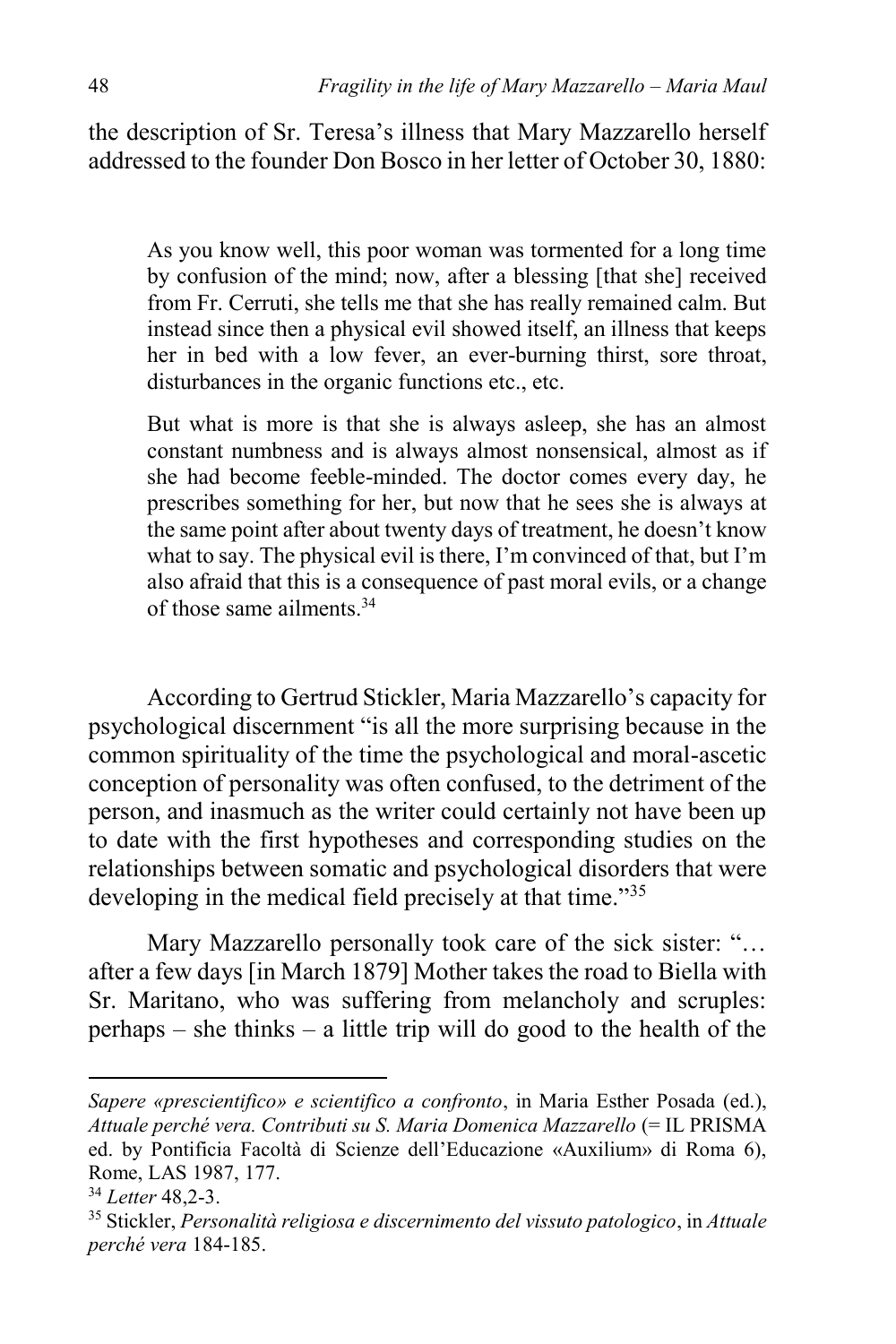dear sister. … Mother goes to the Sanctuary at Oropa, taking Sr. Maritano with her so that she herself may ask Our Lady to finally cure her of so much unnecessary sadness."<sup>36</sup> The *Cenni biografici of the FMA Institute* report that Sr. Teresa died on 15 January 1884, at the age of 25, at her family home in Cumiana where she had gone in search of a little health. $37$ 

#### *1.4. Inconsistency in relation to vocation*

After the promising beginning of the Institute of the FMA on 5 August 1872, the young community soon experienced the unstable vocations of some sisters who, in fact, did not continue on the path they had chosen. Already at the end of 1875, Mary Mazzarello wrote to Fr. Giovanni Cagliero, "Now comes the sad [news]. A few days after Clothing came the 'unclothing'. Sr. Angela Bacchialoni was the first. On the  $14<sup>th</sup>$  of the  $12<sup>th</sup>$  month she left for Turin with Fr. Rua. On Tuesday, 21<sup>st</sup> of the month, Sr. Maria Arecco took off the Holy Habit and returned to her own house. Sister Felice is still here but before the year ends she will leave with the sister and then go to the Cottolengo if they will accept her."<sup>38</sup>

On 30 March 1876, Sr. Angela Jandet, one of the first eleven FMAs, startled the community by fleeing the house while the sisters were in the chapel.<sup>39</sup> She had entered as a teacher at the age of 24 and left even before the dispensation from vows requested of Don Bosco had arrived, after a rather arduous religious life because she could not get used to the 'rules of the house'.<sup>40</sup>

Despite her sure intuition, Mary Mazzarello was also not sure about Sr. Caterina Lucca, who "had wrung permission from Fr. Cagliero to travel to America with him on 3 February 1881, despite the contrary opinion expressed by Mother."<sup>41</sup> Therefore, on the day preceding the departure of the missionaries, Mary Mazzarello

<sup>36</sup> *Cronistoria* III 24-25.

<sup>37</sup> Cf. Stickler, *Personalità religiosa e discernimento del vissuto patologico*, in *Attuale perché vera* 186.

<sup>38</sup> *Letter* 4,4 (see also 4,9).

<sup>39</sup> Cf. *Letter* 5,3.

<sup>40</sup> *Cronistoria* II 176.

<sup>41</sup> *Cronistoria* III 320.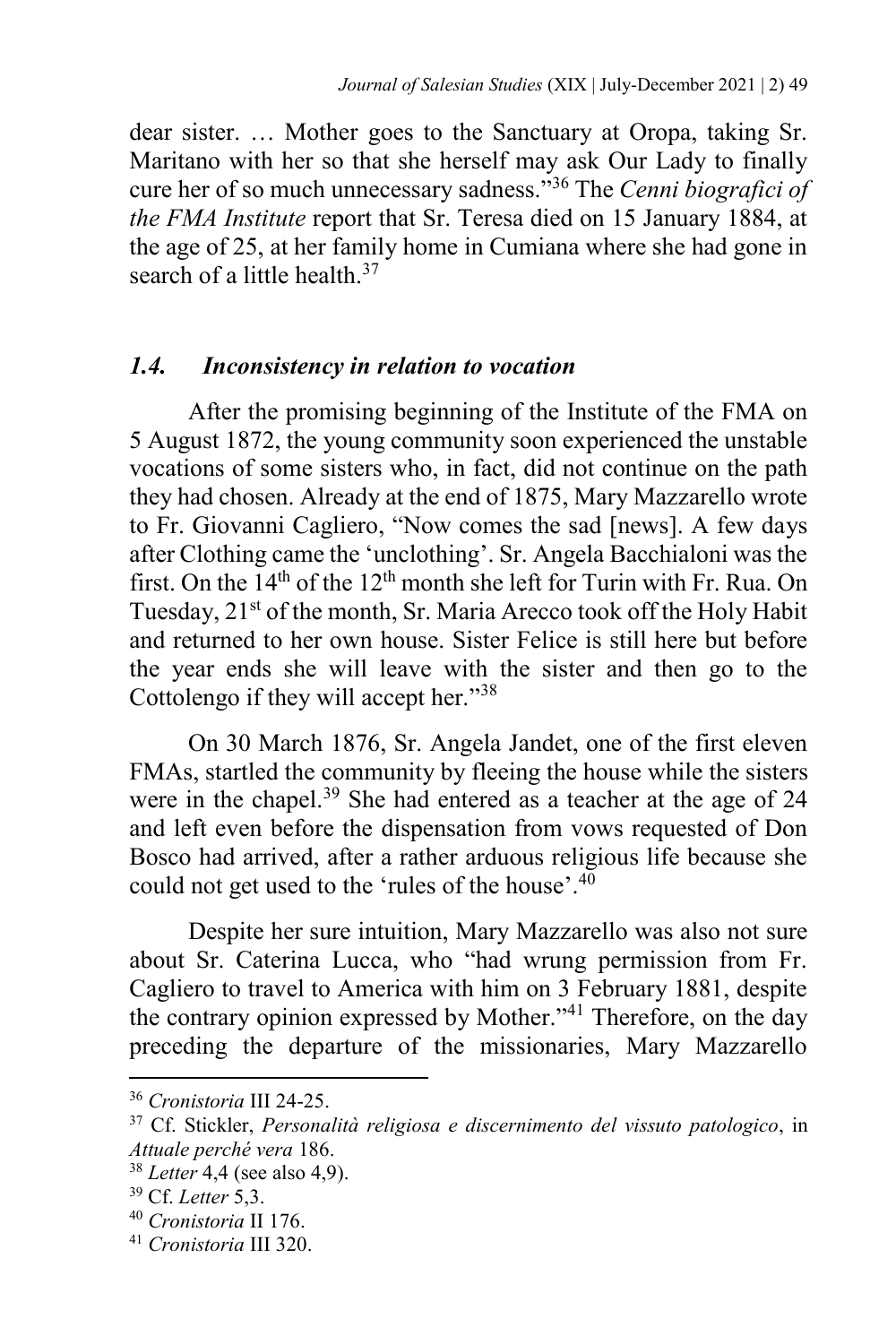reflected for a few hours and "from her words one could see how she was concerned for the soul of a poor person who had strayed from the right path of virtue (Lucca)."<sup>42</sup> In fact, Sr. Caterina had already left the Institute on 1 June  $1881^{43}$  – a very painful experience both for Sr. Giuseppina Pacotto, the sister in charge of the third group of missionaries who went to Uruguay,<sup>44</sup> as well as for Mary Mazzarello herself, "Mother returns again and again to the thought," commented the chronicler, "that if there were or would be scandals, it was all her fault. If she had been more resolute in opposing that departure, or better, if she had spoken more clearly with Don Bosco …, perhaps then those consequences could have been avoided. Increasingly, she became better aware, as she had said at other times, of the need to place the Congregation in hands more suitable than hers."<sup>45</sup>

## *1.5. Disturbed relations*

#### 1.5.1. With the Daughters of the Immaculate

Mary Domenica also experienced fragile situations at the relational level from the beginning of her intense spiritual path, which became more and more consistent after she joined the group of Daughters of the Immaculate Conception, newly created in 1855.

When Mary Domenica and Petronilla began their activities on behalf of the girls of the village in 1862 and received the first two semi-orphans in 1863, the "first thorns of the apostolic life" were felt by them on the part of some of the older FMI, who considered "the innovations as exaggerations of independent minds."<sup>46</sup> It is not surprising, therefore, that in 1863, when at the end of the three years of leadership by teacher Angela Maccagno, Maín's name also came up at the moment of election, "the older ones expressed open

<sup>42</sup> *Relazione della prima adunanza delle Superiore FMA, Mornese, agosto 1878*, document 122, in *Orme di vita* 329.

<sup>43</sup> Cf. *Relazione di don Giovanni Battista Lemoyne sulla malattia e morte di madre Maria D. Mazzarello*, document 122, footnote 6, in *Orme di vita* 329.

<sup>44</sup> Cf. *Cronistoria* III 360-361.

<sup>45</sup> Cf. *Ibid* 361.

<sup>46</sup> *Cronistoria* I 135-136.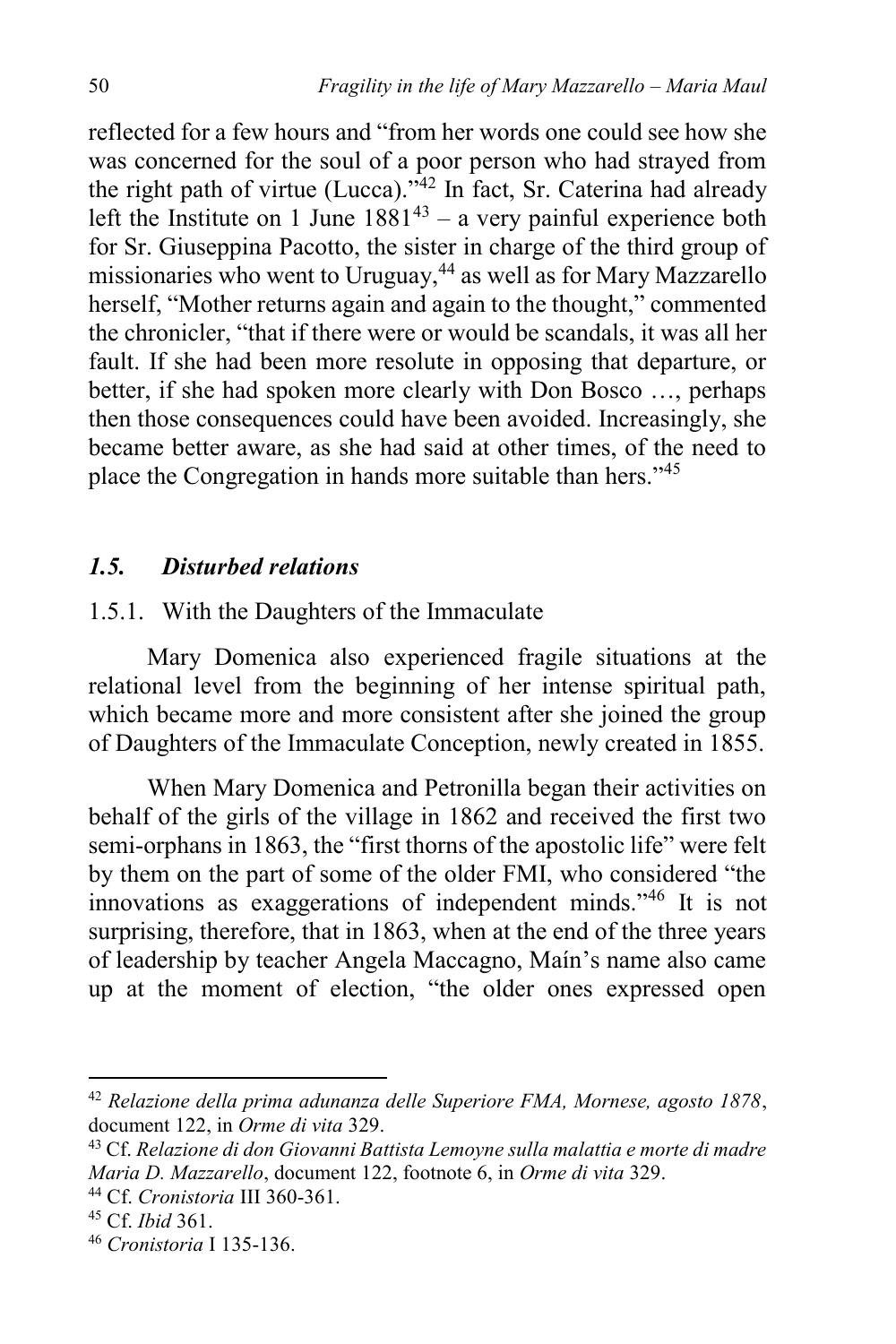discontent and almost hostile aversion to the recognition of so much authority for so young a person …"<sup>47</sup>

The discontent reignited in the spring of 1864 to such an extent that Fr. Pestarino felt compelled to order Maín a "painful consequence", namely to retire to Valponasca for about a month until "it seemed to him that spirits were calmed."<sup>48</sup>

The disgruntlement came to a head again when, in 1867, at Fr. Pestarino's invitation, Mary Domenica moved into the house of the Immaculate Conception next to the parish church to live there and form a small community with three companions and three girls under Don Bosco's guidance.<sup>49</sup>

1.5.2. With the residents of Mornese and Nizza Monferrato

Mary Mazzarello and her sisters had to suffer as well from the temporary offensive reactions of the people of both Mornese and Nizza Monferrato. From 1871 at the latest, a very painful situation developed for Fr. Domenico Pestarino, Mary Domenica, and the first FMAs. Because the diocese of Acqui had vetoed admission of boys and clerics of the village into the school built with the help of the whole population, Don Bosco had destined the new house for the future sisters who would take care of the girls.<sup>50</sup> The discussions that had arisen after the move of the FMI with Mary Domenica and the girls from the house of the Immaculate Conception to the school during the night of 23-24 May 1872, resulted in a change of attitude of the people of Mornese towards Fr. Pestarino after the foundation of the FMA Institute on 5 August 1872:

"Don Pestarino […] had to feel the emptiness and loneliness after Don Bosco had left …. Could they perhaps still think that his compatriots might have false hopes about the fate of the school and a merely provisional stay of the daughters [in it]? The unusual

<sup>47</sup> *Ibid* 138.

<sup>48</sup> *Ibid* 142-145.

<sup>49</sup> Cf. *ibid* 194.

<sup>50</sup> Cf. *ibid* 248.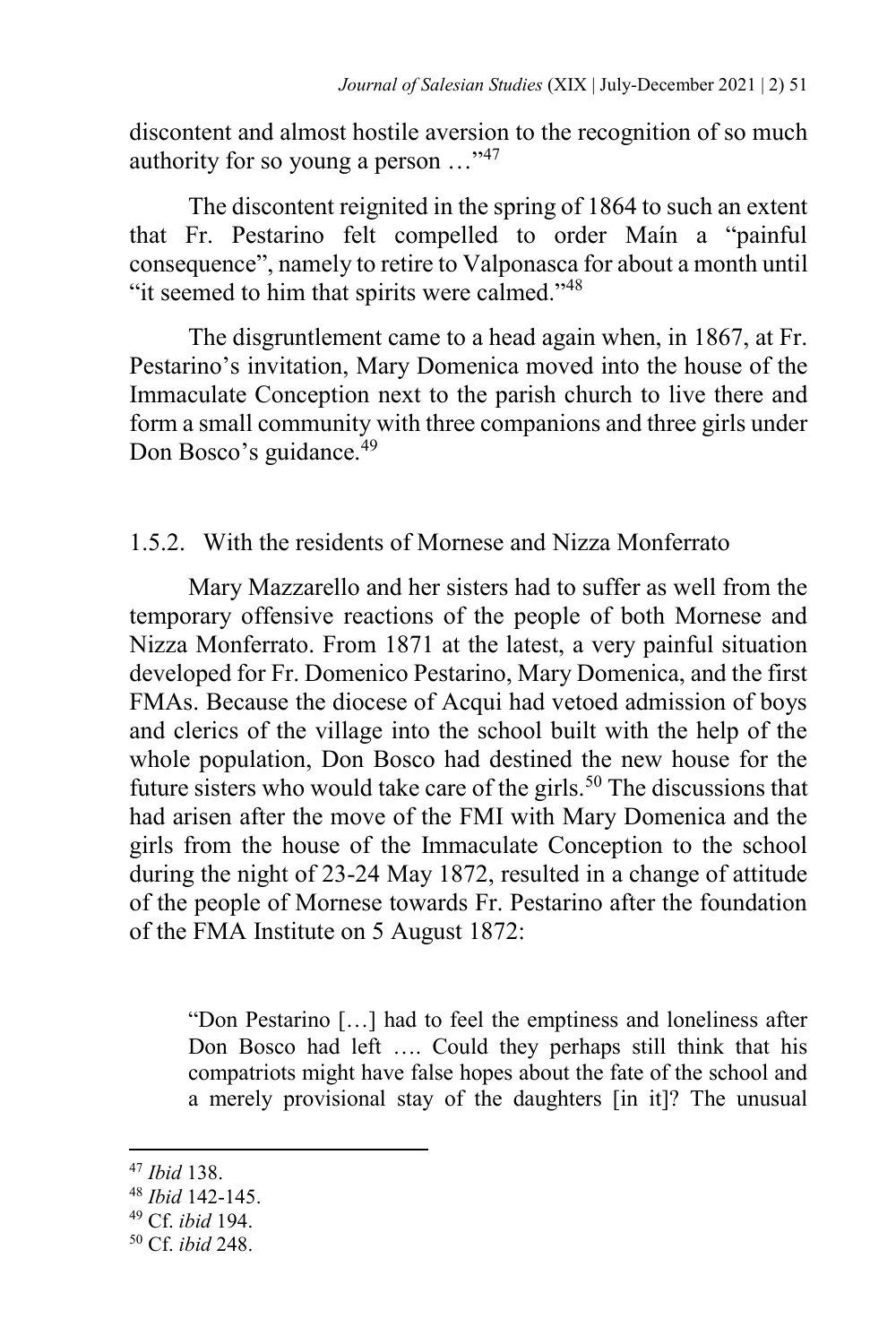coldness with which they received Don Bosco was already an explicit manifestation of their thoughts. … The presence of the Bishop at the function placed the sisters under a strong protector against the most audacious who would not have gathered, even if the bishop had returned to Acqui. Nevertheless, there always remained the pain of knowing people were irritated, convinced that they had been deceived, and not being able to tell the truth at any price."<sup>51</sup>

In fact on the part of the townspeople, the "different way of feeling and acting"<sup>52</sup> increased. Mary Mazzarello and the first sisters suffered with Fr. Pestarino who, according to the *Cronistoria*, experienced open threats and felt that he was considered a traitor.<sup>53</sup>

The hostile and ambiguous attitude of some inhabitants of Mornese towards Don Bosco and the FMA continued to such an extent "that a certain Mr. Pastore, Municipal Councilor, proposed to the Municipality to remove both the Salesian and the Sister from the public schools, to replace them with secular elements over whom he could more freely exercise his authority."<sup>54</sup>

The notary Antonio Traverso of Mornese, who was a Municipal Councilor at Gavi, therefore suggested to Don Bosco that he move the FMA house from Mornese to nearby Gavi, where the inhabitants would have gladly welcomed the new educational institute."He assured him that he knew well the attitude of the people who on the one hand would express regret, but on the other were cold and ungrateful towards the institution founded by Don Bosco."<sup>55</sup> Fr. Giacomo Costamagna also supported this proposal and he too presented it to his 'dear papa' Don Bosco.<sup>56</sup>

As the *Cronistoria* reports, in this situation Salesian Fr. Francesco Bodrato, native of Mornese, was sent expressly to

 $\ddot{\phantom{a}}$ 

<sup>51</sup> *Ibid* 290, 312.

<sup>52</sup> *Cronistoria* II 9.

<sup>53</sup> Cf. *ibid* 9-14.

<sup>54</sup> *Ibid* 209-210.

<sup>55</sup> *Letter del notaio Antonio Traverso a don Bosco*, document 73, in *Orme di vita*  183.

<sup>56</sup> Cf. *Lettera di don Giacomo Costamagna a don Bosco*, document 72, in *ebda*  180-181.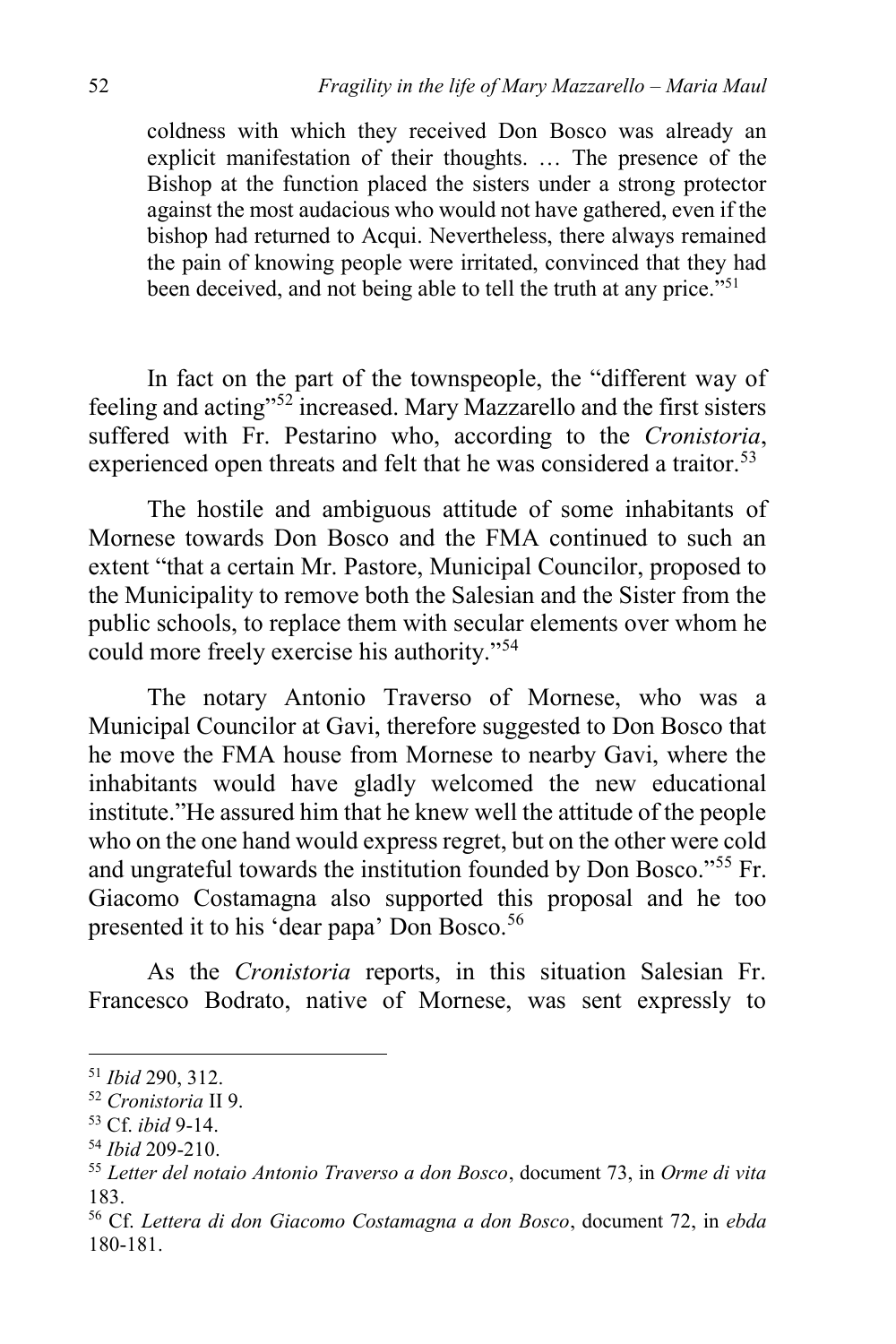Mornese to tell his compatriots clearly that "this step would be the last straw that would make Don Bosco decide to move his work for the girls elsewhere, even if only to Gavi, Serravalle or Novi, which were more important centers than Mornese …" This would certainly be a disadvantage for the town, which was so incapable of seeing the benefit of having such an educational institute.<sup>57</sup> The honest advice of Fr. Bodrato seemed to calm the waters in this dispute, "but it is easy to suppose how much it impacted on Mother's mind."<sup>58</sup>

The skepticism towards the sisters continued also in Nizza Monferrato. The first reason for this arose already in the spring of 1879 with the admission of the young Jewish woman Annetta Bedarida, who wanted to convert to the Catholic faith. Because of the intransigence of her family, a very difficult period followed."In the city everyone talks about the sisters, some for them, others against them, more against than for, of course, because of the old habit of attributing the most ignoble deeds to religious."<sup>59</sup> According to the testimony of the *Cronistoria*, at the beginning of the presence of the FMA in the *Madonna della Grazia* Institute, some women were even "beneath the windows shouting like furies, 'Poor young people, what have you come here to die for? Go back home … Death to the sisters'!"<sup>60</sup>

# *1.6. Painful detachments*

While on the one hand Mary Mazzarello experienced fragile relationships with people who were close to her, on the other hand she had to feel all the more the separation from the 26 young sisters who went to the missions in South America – both she and they knew that these were farewells without reunion. The last gestures were therefore touching, as for example on November 14, 1877 in Sampierdarena: "From the bridge, the emotional group waves. Don Bosco turns with a last long look. Mother Mazzarello can hardly hold

<sup>57</sup> *Cronistoria* II 210.

<sup>58</sup> *Ibid*.

<sup>59</sup> *Cronistoria* III 48-49.

<sup>60</sup> *Ibid* 52; Anschau Petri, *La santità di Maria Domenica Mazzarello*, 184-185.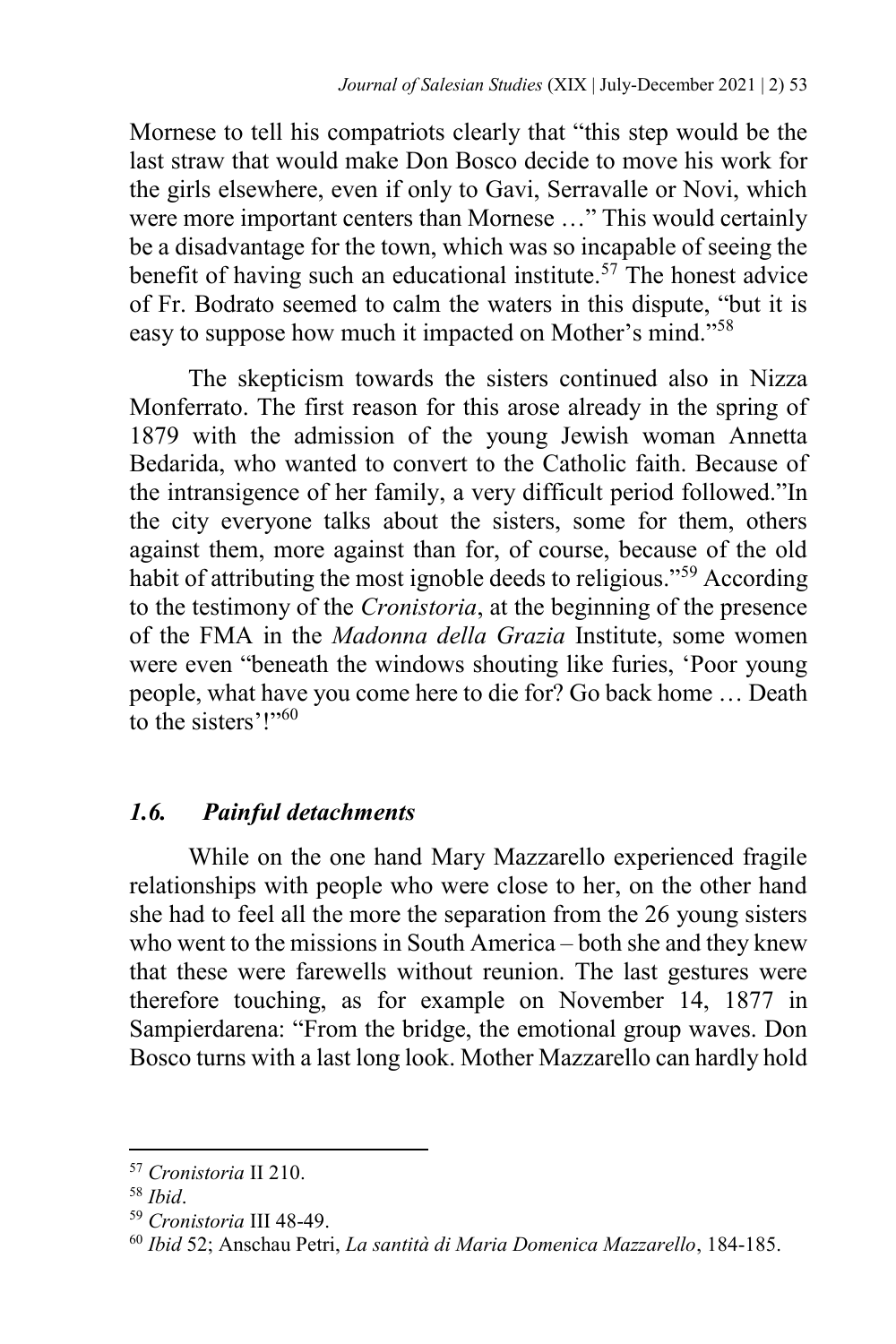back her tears. Fr. Cagliero wants to say something humorous to raise their spirits, but does not succeed."<sup>61</sup>

At the same time, Mary Mazzarello had to prepare herself for the great detachment from the house belonging to the School in Mornese, which she felt all the more because it held within it the memory of the sisters and young people who were with her at the beginning of the Institute. The notes in the *Cronistoria* clearly allow Mary Mazzarello's wistful feelings to come through. After having accompanied the beginning of the work in Nizza Monferrato in October/November 1878, on her return to Mornese she wanted the Immaculate Conception novena to be "more solemn than ever: if the first house of the Congregation had to prepare itself to suffer – and who would not feel it  $\lceil$  painfully $\rceil$ ? – it should at least leave in a harmonious song of love for Mary."<sup>62</sup>

After the departure of the second group of missionaries from Genoa on January 2, 1879, "she feels sorrow at seeing the College almost completely depopulated after the work that had cost her innumerable sacrifices. She feels that she must leave the girls, the companions, dear acquaintances, for whom she foresees, with the departure of the sisters, the disappearance of much moral and spiritual help."<sup>63</sup>

A month later, on February 4, 1879, Mary Mazzarello personally moved from Mornese to Nizza Monferrato. The *Cronistoria* gives a touching description:

About twenty days earlier, when Don Bosco's final word on the subject had been communicated, Mother herself had not been able to hold back a few tears from revealing her heartbreak. In Mornese she had learned to love and serve the Lord; the church and the confessional had nourished the incessant work of her spirit; the humble cemetery next to the church held the mortal remains of Fr. Pestarino, Fr. Giuseppe Cagliero, her dear departed sisters, of whom she remembered every gesture and word. In Mornese she had to leave behind three seriously ill sisters, a certain number of 'little

<sup>61</sup> *Cronistoria* II 290.

<sup>62</sup> *Ibid* 359-360.

<sup>63</sup> *Cronistoria* II 385.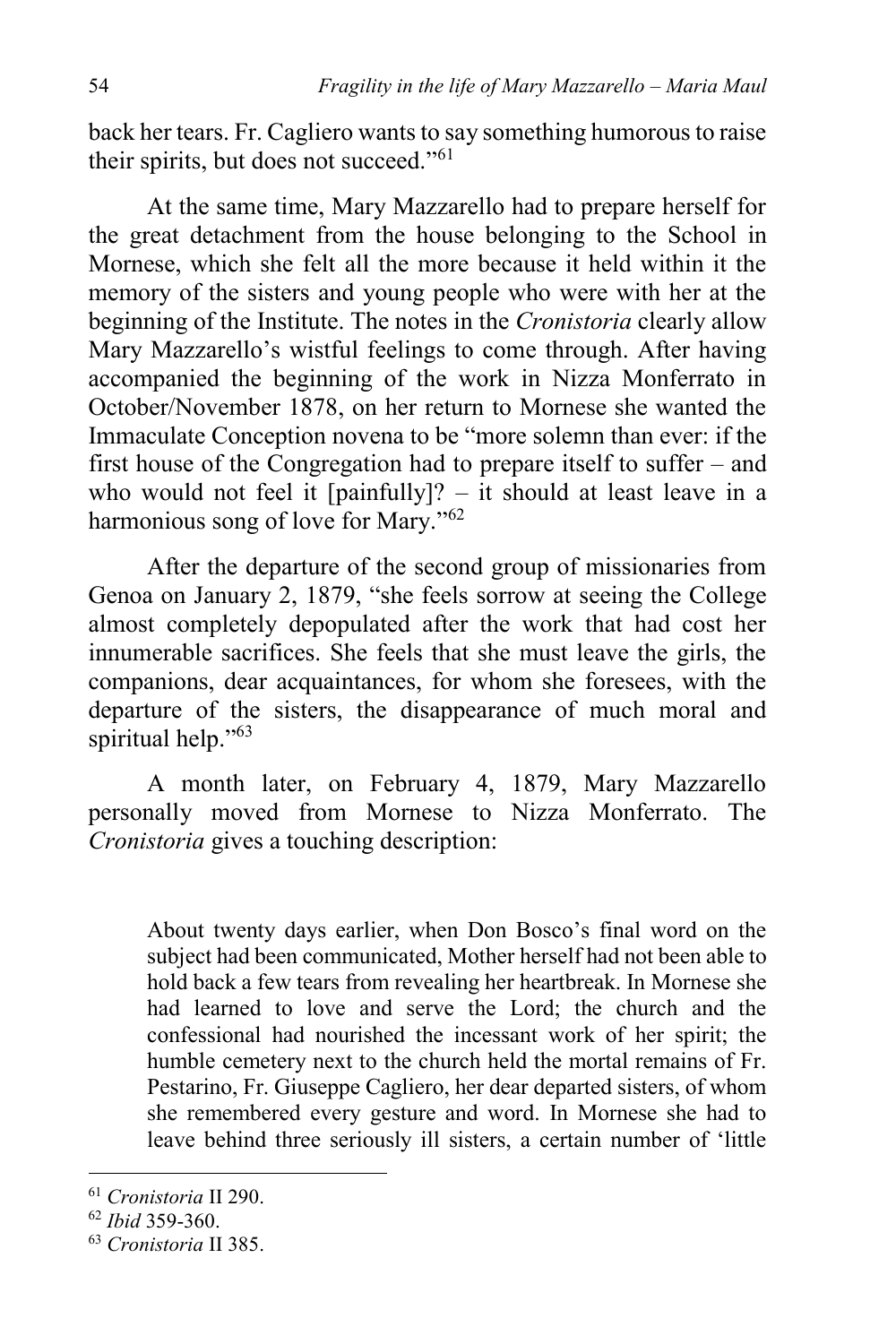daughters' who were received free of charge, some postulants, lack of funds, and debts to be covered. What suffering!<sup>64</sup>

The chronicler commented on Mary Mazzarello's warm welcome in Nizza Monferrato with terse words: "On her face are the marks of sorrow; but in the flash of her eyes is the smile, and on her lips the ever motherly word."<sup>65</sup>

Mary Mazzarello herself wrote to the sisters in Montevideo on October 20, 1879: "So, my good sisters, if you wish to come to visit me, do not go to Mornese anymore, but here to Nizza [Monferrato]. Poor daughters! We are too far away to do that! It is better that we enter the Heart of Jesus and there we can tell each other everything."<sup>66</sup>

The definitive abandonment of the College in 1880 aggravated her suffering: "The house of Mornese is now completely taken [from us], there is only Fr. Giuseppe there, who sees if it can be sold. Poor house! We cannot think of it without feeling a thorn in our hearts!"<sup>67</sup>

# *1.7. Frequent deaths*

The most painful thorns for her, however, were certainly the losses of many individuals to whom she was warmly attached. In her short earthly existence, Mary Mazzarello experienced the fragility of life through the deaths of at least 35 people dear to her in a span of only seven years. In order to make the emotional burden of this continuous mourning more conscious, the deceased are listed here chronologically up to the death of Mary Mazzarello herself.

On January 29, 1874, the first of the first eleven FMA died, the cook Maria Poggio. Her untimely death began to raise doubts in

<sup>64</sup> *Cronistoria* III 7.

<sup>65</sup> *Ibid* 8.

<sup>66</sup> *Letter* 27,5.

<sup>67</sup> *Letter* 37,9.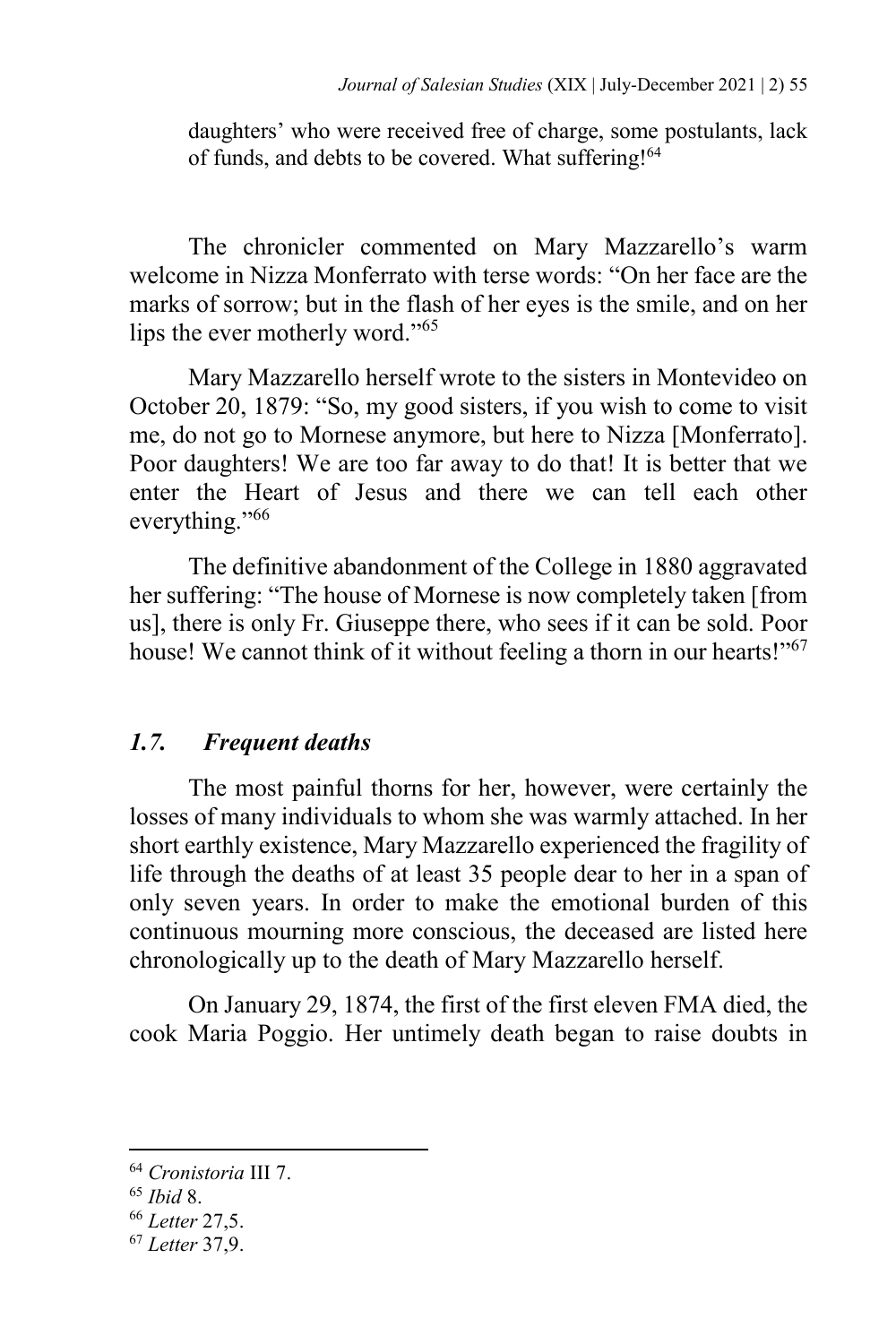Mary Mazzarello about the deficiency of food, to which Mrs. Blengini had already drawn attention.<sup>68</sup>

Quite suddenly, on May 15, at the age of 57, Fr. Domenico Pestarino, Mary Domenica's cherished spiritual director since childhood, died. 69

Seven days later, on May 22, the resident pupil Emilia Chiara passed away, and on June 5, Sr. Corinna Arrigotti, the first music teacher. The *Cronistoria* tells in tender detail that Don Bosco himself, together with Fr. Giovanni Cagliero, came for a few days to console his "afflicted daughters"<sup>70</sup>.

On September 4, 27-year-old Fr. Giuseppe Cagliero died. He had succeeded Fr. Pestarino as spiritual director of the FMA.<sup>71</sup> Therefore, the answer that Fr. Giacomo Costamagna gave Don Bosco when the latter asked him to go to Mornese to replace Fr. Giuseppe, is not surprising: "To do what? To die?"<sup>72</sup> The chronicler added: "Let's hope – they say in Mornese – that he comes to us not to die, but to live."<sup>73</sup>

When Sr. Rosa Mazzarello died on March 15, 1875, "one wonders again in the house if these deaths are not due to the excessive lack of food."<sup>74</sup>

On February 9, 1876, 'the angel of death' took Sr. Antonia Cassini, a novice who was not yet 17 years old.<sup>75</sup> Mary Mazzarello expressed her sorrow for the young deceased in her letter to Fr. Giovanni Cagliero on April 5, 1876: "Who would ever have thought it? She seemed a colossus of health […]. It is really true that death is like a thief and comes when we least expect it! This makes us think seriously."76

<sup>68</sup> Cf. *Cronistoria* II 57.

<sup>69</sup> Cf. *ibid* 80-86.

<sup>70</sup> *Ibid* 86-89.

<sup>71</sup> Cf. *database of the Salesian Society, Cagliero Joseph*, ASC B2324501.

<sup>72</sup> *Cronistoria* II 107.

<sup>73</sup> *Ibid* 108.

<sup>74</sup> *Ibid* II 128.

<sup>75</sup> Cf. *ibid* 167, *Letters* 4,6.10 and 5,1.

<sup>76</sup> *Letter* 5,1.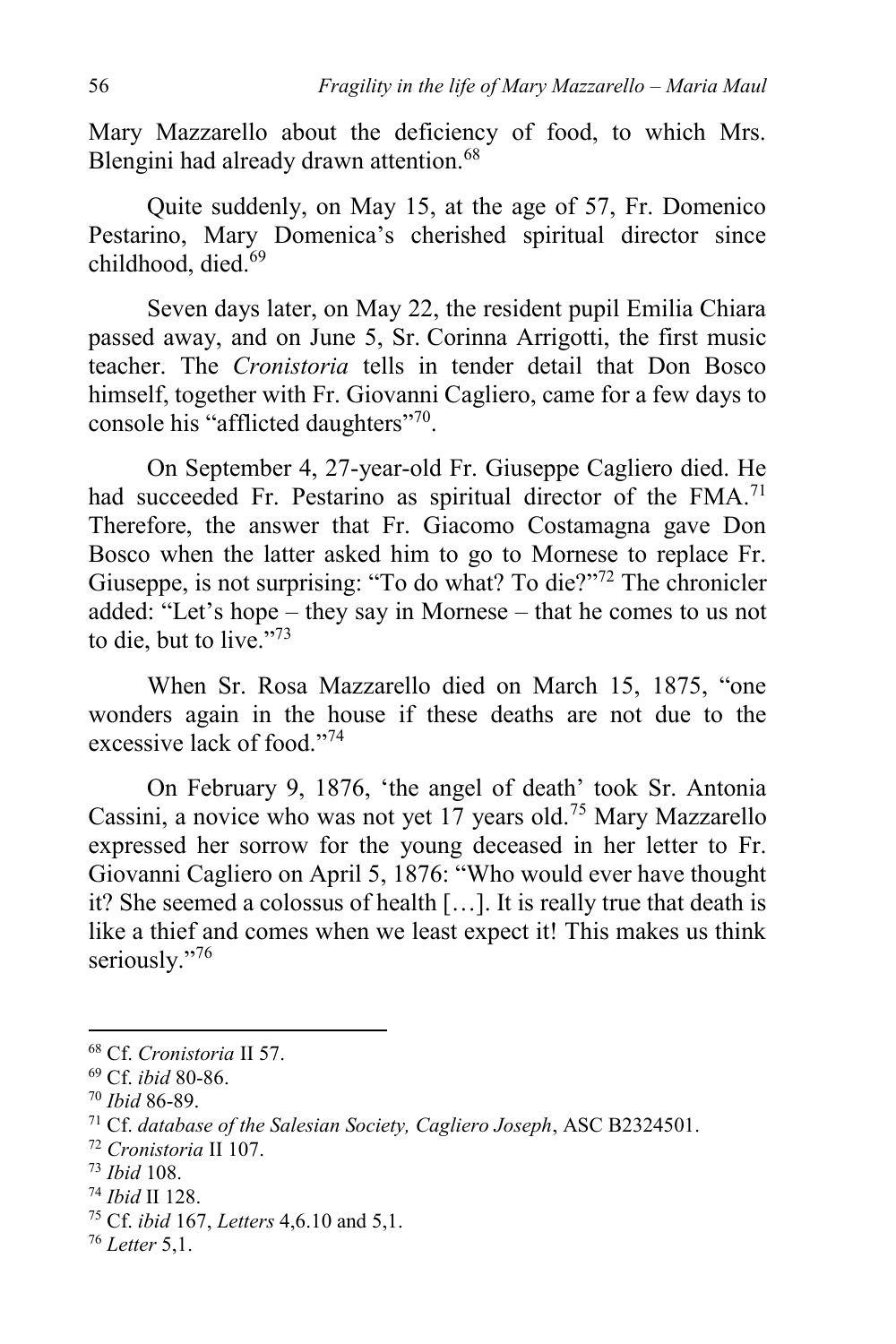On April 13, Sr. Maria Grosso, the novice mistress, left "the earth for heaven" at the age of 21. Her death had also caused great pain in the village; relatives and friends came from S. Stefano Parodi for her solemn funeral.<sup>77</sup>

On August 16, Sr. Luigia Giordano succumbed to typhoid fever;<sup>78</sup> on October 4, Sr. Domenica Mina died at the age of  $21$ ;<sup>79</sup> and on November 11, 18-year-old Sr. Maria Belletti.<sup>80</sup>

1877 brought mourning for Sr. Anna Succetti, deceased on March 24.<sup>81</sup> Sr. Paolina Guala passed away on April  $9:^{82}$  and Sr. Caterina Mazzarello died on May 14 in Alassio<sup>83</sup>.

Therefore, already at their first meeting in August 1878, the FMA Superiors had established precise, detailed norms regarding the intercessions and Masses for the souls of deceased sisters.<sup>84</sup>

At Nizza Monferrato, Mary Mazzarello had to mourn other deceased Sisters: Sr. Lucrezia Becchio, who died on March 11, 1879 in Mornese;<sup>85</sup> Sr. Maria Gariglio, who passed away on April 1 in La Navarre (France);<sup>86</sup> 25-year-old Sr. Maria Cappelletti, who gave her life on April 14 at Nizza Monferrato."It is the first tomb to open in Nizza Monferrato, and people cast glances amid disenchantment and criticism at these weeping sisters behind a humble coffin  $[\dots]$ ."<sup>87</sup>

A week later, on April 21, Sr. Margherita Ricci died in Mornese. The chronicler commented: "How much pain and how much concern among the superiors because of such frequent deaths!"<sup>88</sup> On August 6, Sr. Mary Mazzarello, namesake of Mary

<sup>77</sup> Cf. *Cronistoria* II 180-182, *Letter* 6,4.

<sup>78</sup> Cf. *ibid* 217-218.

<sup>79</sup> Cf. *ibid* 226.

<sup>80</sup> Cf. *ibid* 237-238, *Letter* 9,9.

<sup>81</sup> Cf. *ibid* 251.

<sup>82</sup> Cf. *ibid* 252.

<sup>83</sup> Cf. *ibid* 256.

<sup>84</sup> Cf. *Minutes of the first meeting of the FMA Superiors , Mornese, August 1878*, document 93, in *Orme di vita* 242.

<sup>85</sup> Cf. *Cronistoria* III 18-20, *Letters* 22,2 and 23,7.

<sup>86</sup> Cf. *ibid* 26, *Letters* 21,5; 22,3.18 and 23,7.

<sup>87</sup> *Ibid* 32, *Letters* 22,3 and 23,7.

<sup>88</sup> *Cronistoria* III 42; cf. *Letter* 23,7.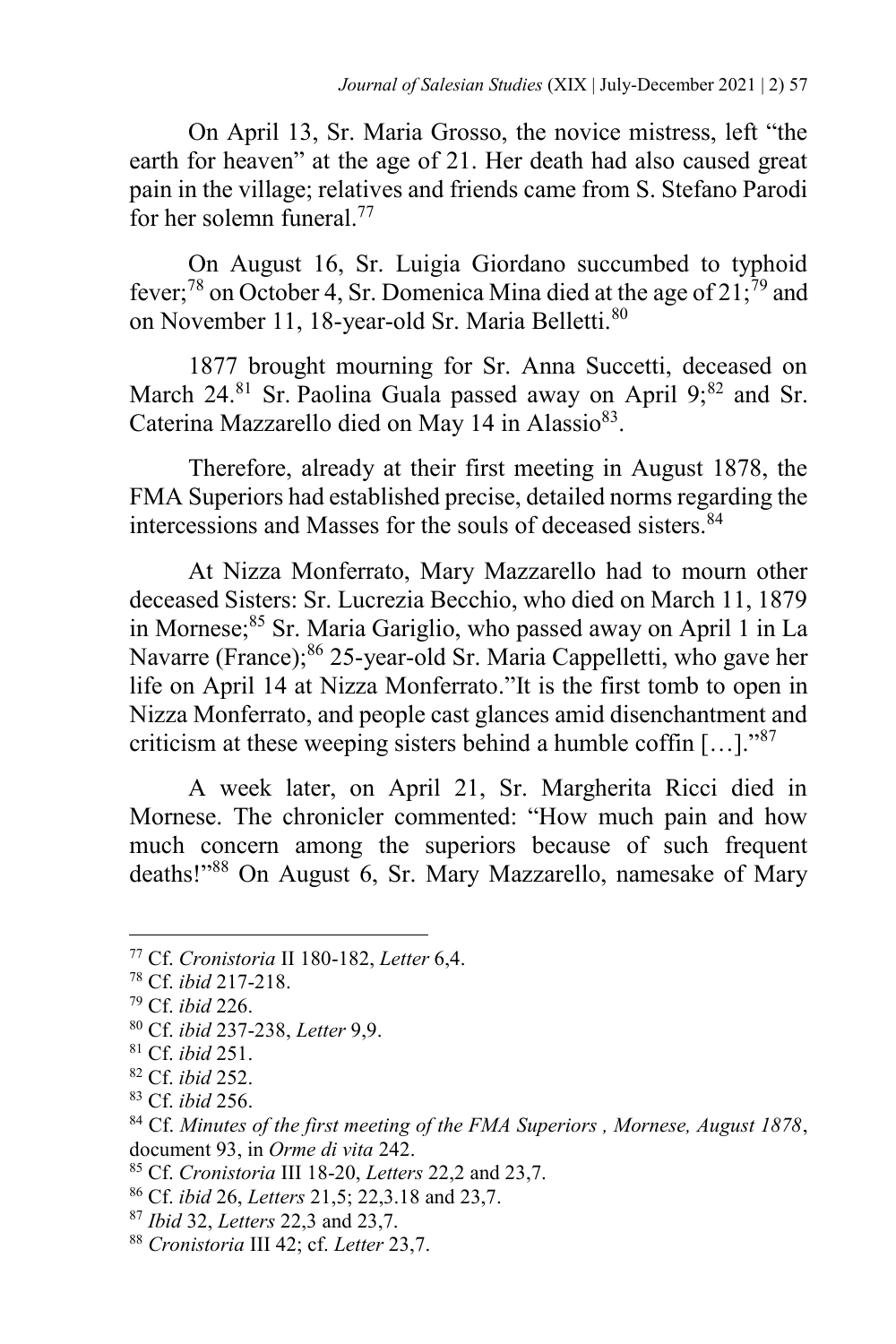Mazzarello and her disciple from childhood, breathed her last in the arms of Sr. Caterina Daghero at the house in Turin.<sup>89</sup>

The news of the life-threatening health condition of her cherished and beloved father pained Mary Mazzarello greatly. On September 23, she was able to assist him as he lay dying in  $M$ ornese.  $90$ 

About a month later, on October 28, Sr. Albina Frascarolo exchanged "this earth for heaven,"<sup>91</sup> and three weeks later, on November 19, Sr. Adelaide Carena.<sup>92</sup>

Less than two months passed before the next death, that of Sr. Agostina Calcagno<sup>93</sup> on January 28, 1880, in Mornese: "Mother has known this daughter of hers since she was a little child. She accompanied her in her pure youth; welcomed her among her daughters in her twenties and now she is no more; how she feels it!"<sup>94</sup>

One month later, on March 1, Sr. Emma Ferrero passed away in Nizza Monferrato after a long, painful illness and a life of suffering.<sup>95</sup> She was followed on April 21 by Sr. Maria Massola, <sup>96</sup> on May 21 by Sr. Ortensia Negrini,<sup>97</sup> on August 12 by the novice Sr. Anna Mora, who on the day of her death made her first vows into the hands of Mary Mazzarello.<sup>98</sup> On August 14, Sr. Emanuella Bonora had also been granted permission to make her first religious profession shortly before her death at home in the family that same

- <sup>92</sup> Cf. *Cronistoria* III 108-109.
- <sup>93</sup> Cf. *Letter* 27,3.

1

<sup>94</sup> *Cronistoria* III 142.

<sup>89</sup> Cf. *Cronistoria* III 66, *Letter* 25,10.

<sup>90</sup> Cf. *Cronistoria* III 95, *Letter* 27,12.

<sup>91</sup> *Cronistoria* III 106-107; cf. *Letter* 27,3.

<sup>95</sup> Cf. *Cronistoria* III 156. On p. 157 the following details can be read: "After all the effort of more than material assistance for several days at Sr. Emma's side, and in spite of the pain she harbors in her heart, Mother spent the whole night on an armchair, because in the evening she had let Sr. Paolina Orlandi come to her room and spend the night in her bed – she herself was close to her and kept her company – thinking that it would make an impression on the sick sister to stay in the area where Sr. Emma had died shortly before."

<sup>96</sup> Cf. *Cronistoria* III 172.

<sup>97</sup> Cf. *ibid* 181.

<sup>98</sup> Cf. *ibid* 222, *Letter* 47,4.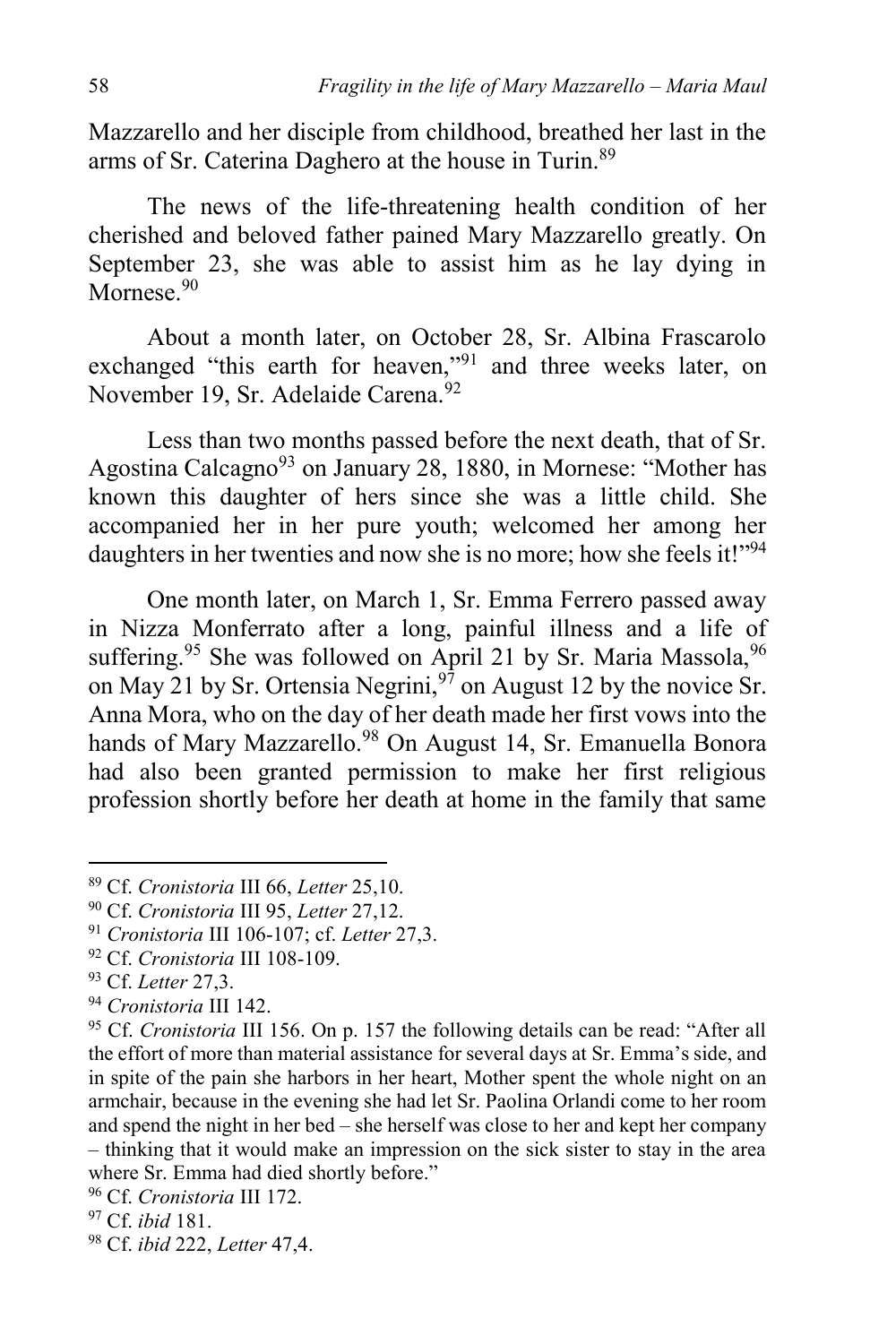month.<sup>99</sup> Sr. Rosa Gusmaroli died on September 6<sup>100</sup> and Sr. Maria Cagliero, at barely 22 years of age, two days later, on September 8.<sup>101</sup>

On September 25, the life of 22-year-old Sr. Virginia Magone ended in Montevideo-Villa Colón – she was the first missionary to die in Uruguay. She had so desired a visit by Mary Mazzarello to South America.<sup>102</sup> "Mother was moved by this one more than any other"<sup>103</sup> and Don Bosco made sure to publicize her edifying life in the *Bollettino Salesiano.*<sup>104</sup> Two weeks later, on October 7, Sr. Angela Allara died at her family home in Tonco,<sup>105</sup> and on November 21 Mary Mazzarello was personally present at the death of 20-yearold Sr. Innocenza Gamba in Chieri.<sup>106</sup> 1880 ended with mourning for Sr. Carmela Arata, who died in Turin on December 10,<sup>107</sup> while 1881 began with the passing of Sr. Luigina Arecco in Nizza Monferrato<sup>108</sup> on January 24, and that of Sr. Caterina Nasi in Turin on March 3.<sup>109</sup>

Already at the end of February 1880, in Nizza Monferrato, Fr. Giovanni Cagliero had presented the first descriptions of the lives of the deceased sisters, something Don Bosco wanted because "the memory of the deceased is an eloquent lesson on the way to living and dying well"."From the example of the deceased we also have new light on the characteristics of exemplary holiness, on the observation of the Constitutions, on the advantage of being prepared for the great call. [...] Whoever comes after us will say: 'Like them,<br>we too and if them, why not us?''<sup>110</sup> we too, and if them, why not us?"<sup>110</sup> The editors of Mary Mazzarello's letters explain in summary the

- <sup>106</sup> Cf. *Cronistoria* III 274, *Letter* 51,1 and 55,4.
- <sup>107</sup> Cf. *Cronistoria* III 281-282, *Letter* 55,4.
- <sup>108</sup> Cf. *Cronistoria* III 326.
- <sup>109</sup> Cf. *ibid* 344.

<sup>99</sup> Cf. *Cronistoria* III 231.

<sup>100</sup> Cf. *Letter* 47,4.

<sup>101</sup> Cf. *Cronistoria* III 245, *Letter* 47,4.

<sup>102</sup> Cf. *Cronistoria* III 111, *Letter* 40,5 footnote 4.

<sup>103</sup> *Cronistoria* II 367, *Cronistoria* III 267-269: Virginia had grown up in the sewing school at Mornese and had taken vows at the age of sixteen. In 1879 she traveled to Uruguay with the second missionary expedition in which the FMA participated.

<sup>104</sup> Cf. *Cronistoria* III 277.

<sup>105</sup> Cf. *ibid* 252 and *Letter* 53: Letter from Mary Mazzarello to Fr. John Bonetti, editor of the *Salesian Bulletin.*

<sup>110</sup> *Ibid* 155.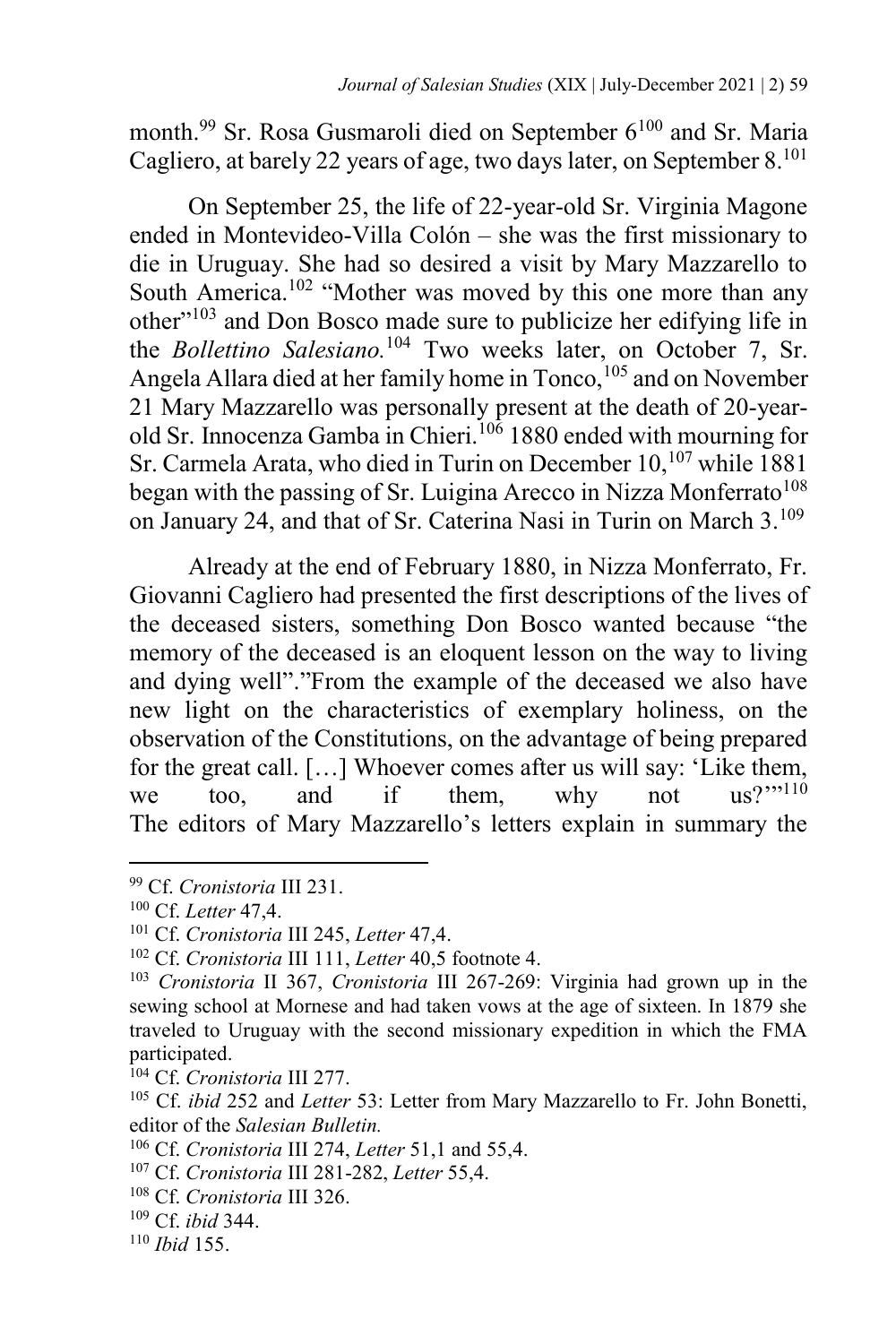reasons for the numerous deaths among the young FMA, who died at short intervals with an average age of only 25 years."In the collection of letters we will often notice the recurrent news of the death of young sisters. The harsh air of Mornese, inadequate food, illnesses, the radically adopted self-sacrificial life deprived the Institute prematurely of these religious, but at the same time enriched it with heroic testimonies of virtue, sure guarantee of future apostolic vitality."<sup>111</sup>

## **2. From fragility to "religious resilience"**

#### *2.1. Devotion to God in one's own fragilities*

2.1.1. Sickness and death

In Mary Mazzarello's life one can observe the ability to withstand stressful situations and overcome traumatic crises, something that psychology calls resilience. This ability, considered the opposite of vulnerability, can serve personal personality development. The inner resources that lead to psychological resilience can be personal or mediated at the social level.<sup>112</sup> In the particularly religious environment of Mornese, Mary Mazzarello was equipped with a firm, deep spirituality that strengthened her resilience. Some examples mark these spiritual attitudes that matured in her precisely in difficult situations.

In her study of Mary Mazzarello's holiness, Eliane Anschau Petri emphasized that she "lived the painful trial [of typhoid] in faith, in hope, and in love. She participated in the sufferings of Christ on the cross; only He could make her suffering fruitful and give it meaning. According to witnesses, her room became a school of virtue. She was devoted to the will of God; she comforted her relatives; she had a good word for all who came to visit her."<sup>113</sup>

<sup>&</sup>lt;sup>111</sup> *Letter* 5, footnote 2.<br><sup>112</sup> *Cf Position* 

<sup>112</sup> Cf. *Resilienz (Psychologie)*, https://de.wikipedia.org/wiki/Resilienz\_ (Psychologie) (21.08.2020).

<sup>113</sup> Anschau Petri, *La santità di Maria Domenica Mazzarello*, 154-155.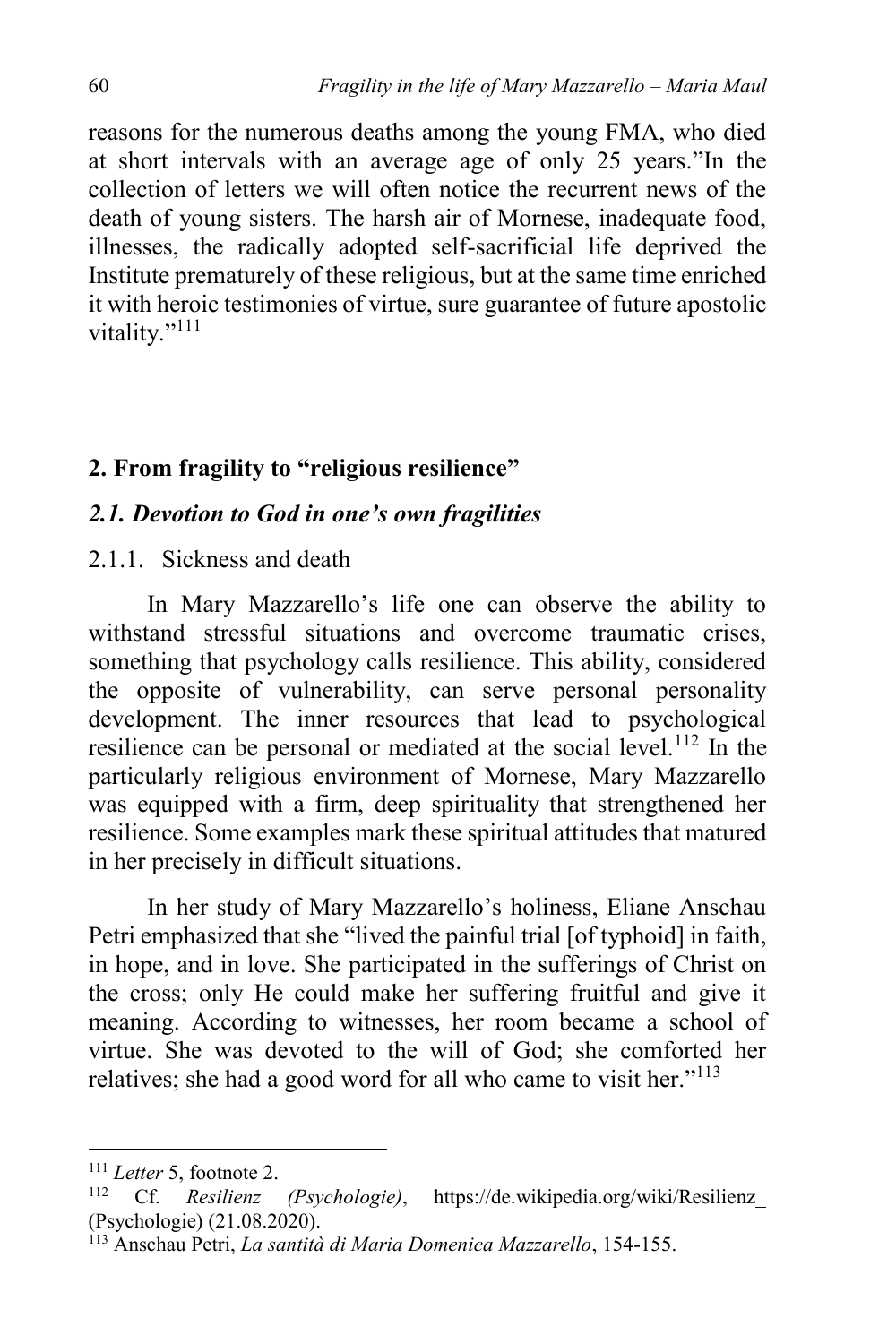After the 'crisis' of typhoid fever in 1860, the more difficult moment of convalescence began for Mary Domenica.<sup>114</sup> In the spiritual guide for Mornese, Piera Ruffinatto and Monica Menegusi meditate on this drastic experience of her life:

Physically weakened, she gives the impression of being spiritually debilitated as well, in the sense that 'what used to be has passed away'. She will not be able to return to work in the fields, she is no longer her father's right hand, and she must resign herself to being considered weak and fragile. This kind of 'crisis' can be more terrible than the illness itself, because it destroys all security and plans. In the face of this situation, however, Mary does not lose heart. She is a true believer, able to look away from herself toward God and His plans. Therefore, when she is able to go to church [again] for the first time, she prays thus: 'Lord, if in Your goodness You would grant me a few more years of life, let me spend them unnoticed and, except by You, forgotten by all.' This prayer marks the transition from the life before to the new life. Mary, in fact, no longer cares to be considered the '*bula'* of the village, the first in everything […] She discovered herself to be a fragile, needy, limited creature. She did not sadly retreat into her own weakness, but took a decisive step. She threw herself into the arms of God, saying to Him, "To You I entrust myself!" […] The typhoid illness robbed her of her strength. It was the opportunity for her to have a profound inner experience of fragility, physical, psychological, spiritual weakness. It was the moment of uncertainty, of insecurity, of searching for the ultimate meaning of her existence. But it was also the moment of conscious acceptance of her creaturely poverty and reconstruction around 'something' new that became the unifying center of her life. The God of the trial had uprooted her from the 'ground' of her certainties and her ambitions. He revealed Himself to her as the only ground of life and demanded from her trusting surrender.<sup>115</sup>

Mary Mazzarello's health remained precarious, as can be seen in a letter Sr. Elisa Roncallo wrote to her mother in July 1880: "The Mother Superior is better, though she could be in better condition,

<sup>114</sup> Cf. *ibid* 155-159.

<sup>115</sup> *Con te, Maìn, sui sentieri della vita* 54.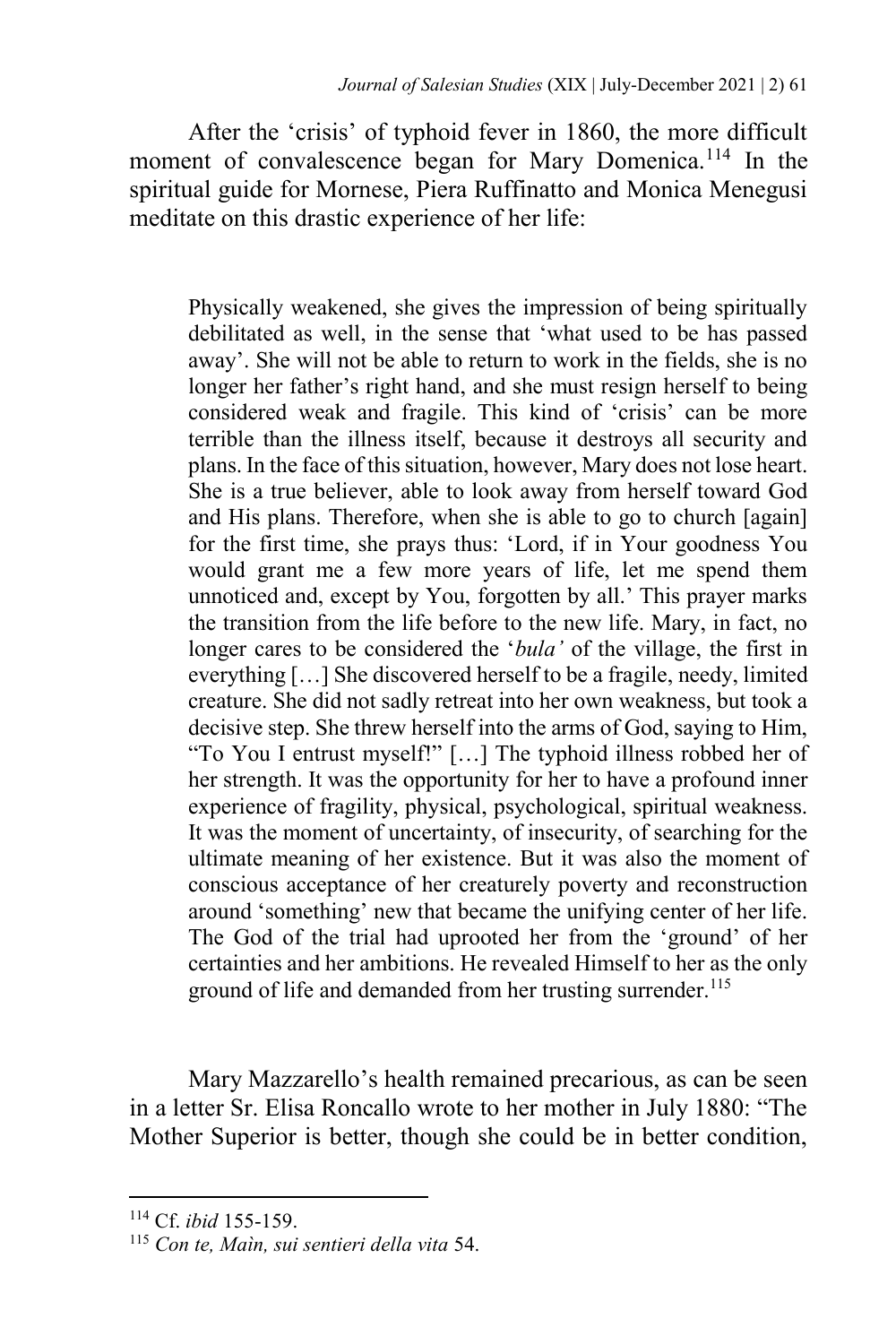but the Lord wants her to be a great saint, so He always makes her suffer something."<sup>116</sup>

Mary Mazzarello grew more and more in the certainty and at the same time conscious acceptance of her imminent death, a death Don Bosco himself had predicted for her, as already mentioned, with an unmistakable parable.<sup>117</sup> This can be concluded from what she told Sr. Giuseppina Pacotto in January 1881 when she asked her to go to America with the third missionary departure. In order to console Sr. Giuseppina who, because of her affection for Mary Mazzarello, felt the imminent separation from her very strongly, she assured her with courageous serenity, "I want to accompany you as far as America, but I am devoted to the will of God. As I have already told you, I really must go this year, I feel it! The Lord, so good, has seen it worthy to hear my request by accepting me for the greater good of all." $^{118}$ 

Fr. Giovanni Battista Lemoyne's account of Mary Mazzarello's illness and death reveals a mature religious woman, not introverted but dedicated to the good of the sisters and young people until her last breath."We have before us a woman of 44 years, physically worn down by toil and illness, yet with an alert, courageous spirit and joyful hope for the encounter with God beyond death, as well as wisely concerned for the future of her ever-growing and expanding family, which she looks upon with trepidation and  $t$ rust $"$ <sup>119</sup>

The witnesses to her trial also confirmed that "[Mary Domenica's] last illness had been a constant lesson of humility, piety, patience, and devotion. She was a true school of virtue. Even with so much suffering, she was serene and cheerful." $120$ 

<sup>116</sup> Elisa Roncallo to her mother, July 1880, in AGFMA 220 08, quoted in *Relazione di don Giovanni Battista Lemoyne sulla malattia e morte di madre Maria D. Mazzarello*, document 122, footnote 8, in *Orme di vita* 329-330. <sup>117</sup> Cf. *Cronistoria* III 354-355.

<sup>118</sup> *Ibid* 316-317.

<sup>119</sup> *Relazione di don Giovanni Battista Lemoyne sulla malattia e morte di madre Maria D. Mazzarello*, document 122, in *Orme di vita* 328.

<sup>120</sup> Anschau Petri, *La santità di Maria Domenica Mazzarello*, 181.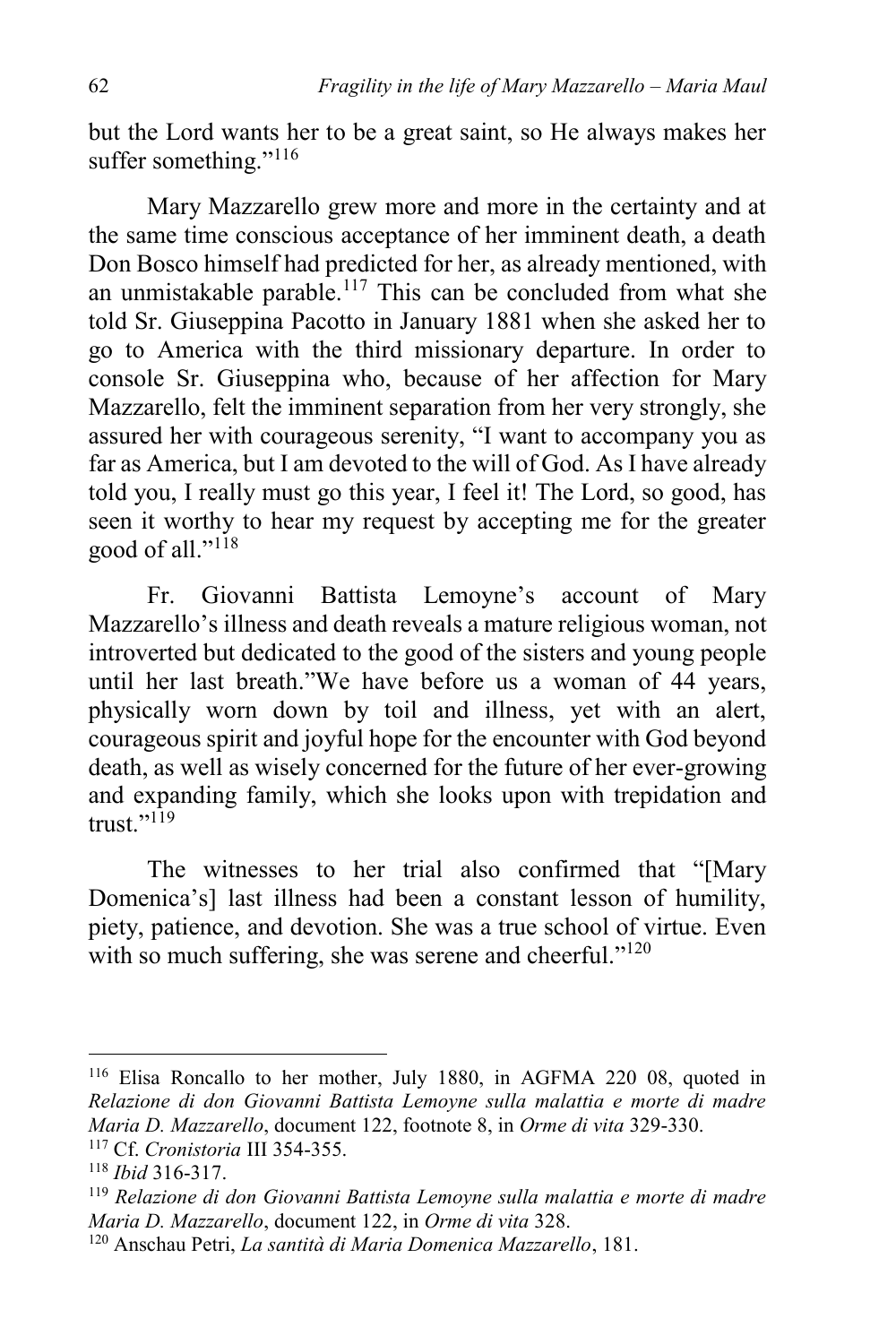#### 2.1.2. Sadness

As a sensitive woman, Mary Mazzarello certainly always felt sadness on a human level for the losses and partings she so often experienced. However, the sources show that she was the first to try to overcome them. This can be seen, for example, in the section of the *Cronistoria* entitled "From Pain to Spiritual Benefit", which describes Mary Mazzarello's attitude in the face of grief over her deceased father."The vivid pain […] does not prevent her from making herself and those around her smile; faithful to the Crucified and to the sacred wounds of Jesus, as well as to the pains of the Virgin, she often turns to them for consolation, relief, and courage."<sup>121</sup>

Mary Mazzarello felt the final detachment from the College on April 12, 1880 in a particular way.<sup>122</sup> "She [Mary Mazzarello] herself goes to close the house that is dearer to her than all, and that she wants to preserve at all costs. But … 'this is the way Don Bosco wants it and so be it!' she repeats to herself and to the sisters."<sup>123</sup> Mary Mazzarello personally went to transport Sr. Ortensia Negrini, who had been confined to bed in Mornese for four years, in the carriage to Nizza Monferrato.<sup>124</sup> Her inner suffering can be well supposed from the heading 'The Weeping of the Heart' of the section of the *Cronistoria* that describes the definitive closing of the house at Mornese. Sr. Emilia Mosca expressed Mary Mazzarello's feelings as well as her own:

For us sisters, it is a great suffering to have to give up this house where the Institute was born, where we spent the first years in the simplicity, love, and passion of spirit of the ancient Anchorites. How many dear and gentle memories we leave there! But God has decreed it so; the sacrifice is already accomplished, and Mornese is already abandoned.<sup>125</sup>

<sup>121</sup> *Cronistoria* III 96.

<sup>122</sup> Cf. *ibid* 169.

<sup>123</sup> *Ibid* 167.

<sup>124</sup> Cf. *ibid* 168.

<sup>125</sup> *Ibid*.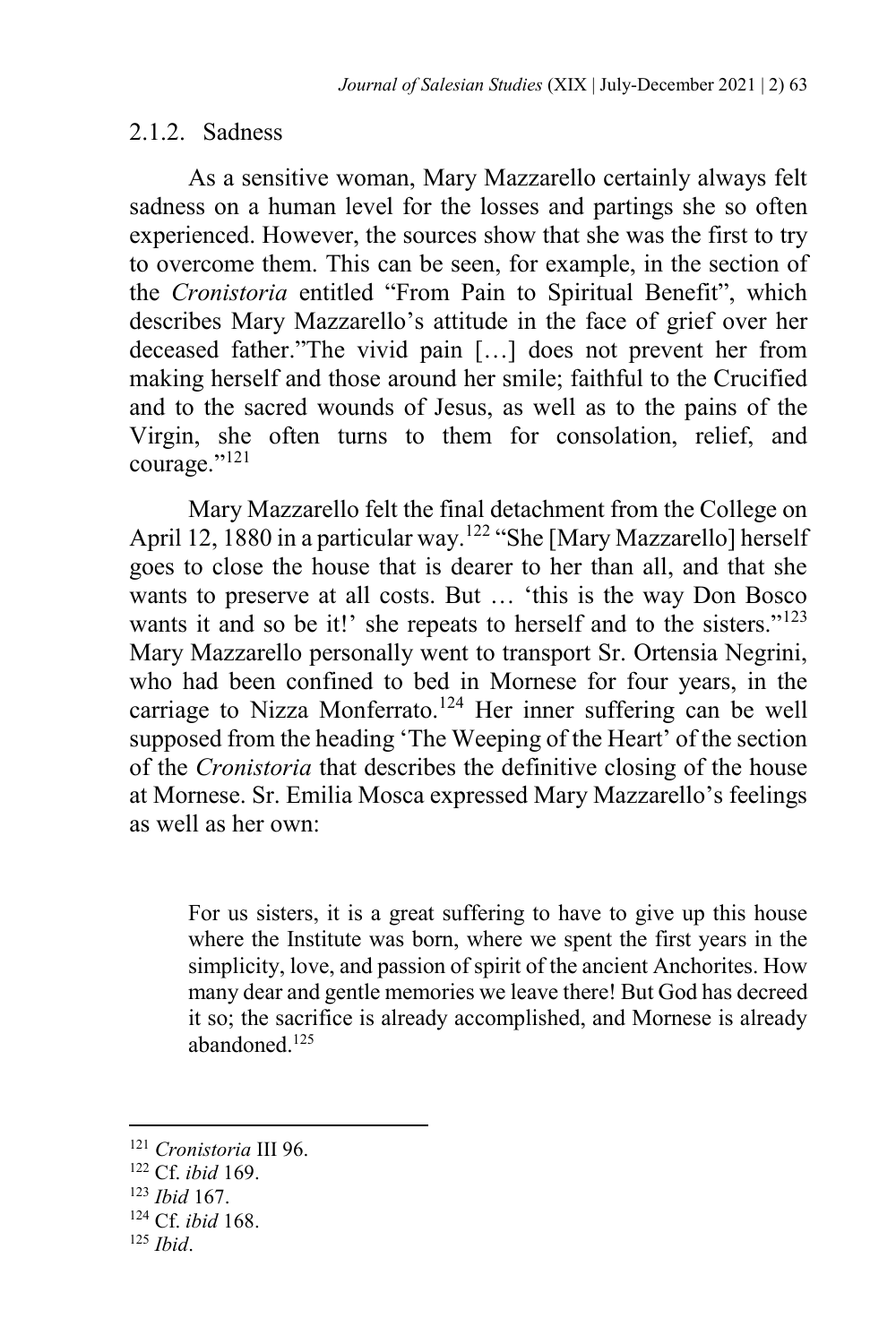Even sadder for Mary Mazzarello than the renunciation of the original house were certainly the losses of her sisters. Commenting on the death of Sr. Angela Allara on 7 October 1880, a few months before Mary Mazzarello herself died, the chronicler notes:

*Mother* Mazzarello suffers from this: all these young [sisters] who leave just like that when, formed in the Salesian spirit, they are preparing themselves with enthusiasm for a true apostolate … it makes you think! Is it the privations? Certainly, they are not lacking; but how many more do the sisters impose on themselves, they who are so eager to suffer! And she blames herself, poor *Mother*; while the real reason lies solely in her longing for holiness. […] It is such an intense spiritual life that the body cannot always endure it. $126$ 

Describing Mary Mazzarello's meeting with Don Bosco in Turin at the end of November 1880, the author of the *Cronistoria*  commented: "In fact, the deaths of her sisters are so far sure proofs of their sanctity; and this is a great consolation, so that even if the tender *Mother* cannot hide her pain at so many losses, neither can she conceal the sweet feeling of already having a beautiful crown of little saints in heaven."<sup>127</sup>

Mary Mazzarello herself tried to cheer up the sisters in Carmen de Patagones in her letter of 20 December 1880: "My dear daughters, look, death comes now and again. Madame Death [comes] to greet us! Let us pray, let us pray, and let us be prepared."<sup>128</sup>

#### 2.1.3. Feeling of her own inadequacy

One form of fragility that she certainly also felt was her selfassessment of not being able to fully meet the competencies required in relation to her leadership role. Already in her first letter to Don

<sup>126</sup> *Ibid* 252.

<sup>127</sup> *Cronistoria* III 277.

<sup>128</sup> *Letter* 55,4.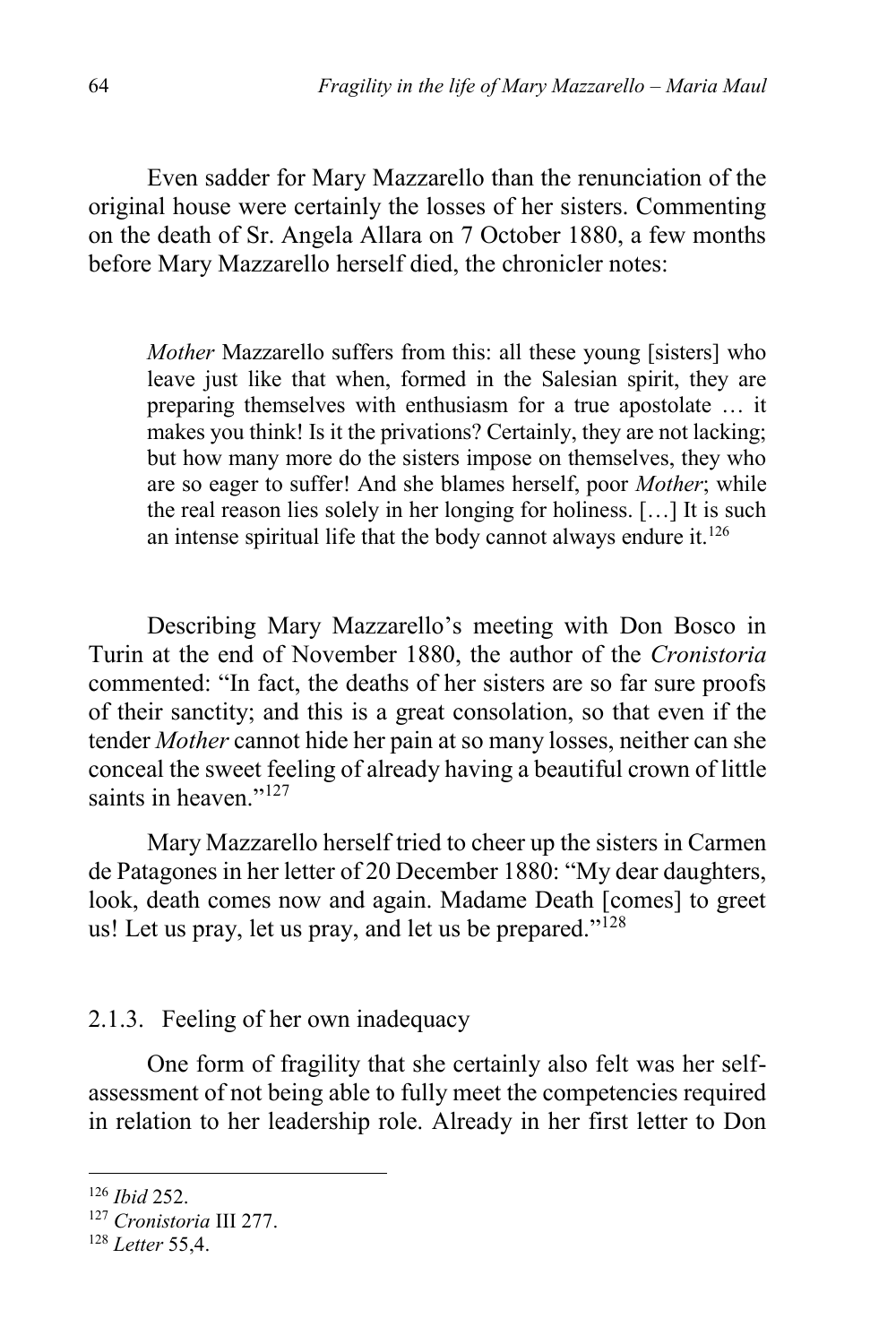Bosco, dated 22 June 1874, exactly one week after her official election as Superior General of the FMA Institute, Mary Mazzarello expressed to him her awareness of her own inadequacy."Since I am not able to tell you all that my soul feels, I will ask with the greatest possible zeal your great protector [patron St. John the Baptist] to remedy my inability by obtaining for you from the Lord all those graces that you most desire. […] Will you forgive my incapacity, which does not know how to express itself [...]."<sup>129</sup>

This self-awareness increased in the following years. Towards the end of the summer of 1880, the retreat had to be concluded with new elections of the General Council, since the first six-year term had expired. Mary Mazzarello, anticipating her death the following year, tried to convince the sisters to elect Sr. Caterina Daghero as Superior General for the following reasons: She herself would feel unable to uphold the religious spirit as in the early years. There were more educated, virtuous, and capable sisters than she for the leadership of the Institute and her death would not now permit them to work as much as was necessary to lead the Congregation.<sup>130</sup> She saw in all clarity that "the Congregation now needs real superiors."<sup>131</sup> Nevertheless, on 29 August Mary Mazzarello was unanimously reelected as Superior General "with the highest jubilation of all present, except herself, who appears rather wistful, yet reverently devoted to the will of God."<sup>132</sup>

Her conviction to leave the direction of the Institute grew stronger and stronger shortly after the third missionary departure of sisters to Uruguay and Argentina:

Besides the good sister Pacotto, in her humility and simplicity, she has also told others that she is unable to continue because of her 'ignorance'; that she gladly gives her life for the Institute and for some sisters who are not following the right path. The Superiors

<sup>129</sup> *Letter* 3,3 and 6.

<sup>130</sup> Cf. *Cronistoria* III 234.

<sup>131</sup> *Ibid* 235.

<sup>132</sup> *Ibid* 238-239.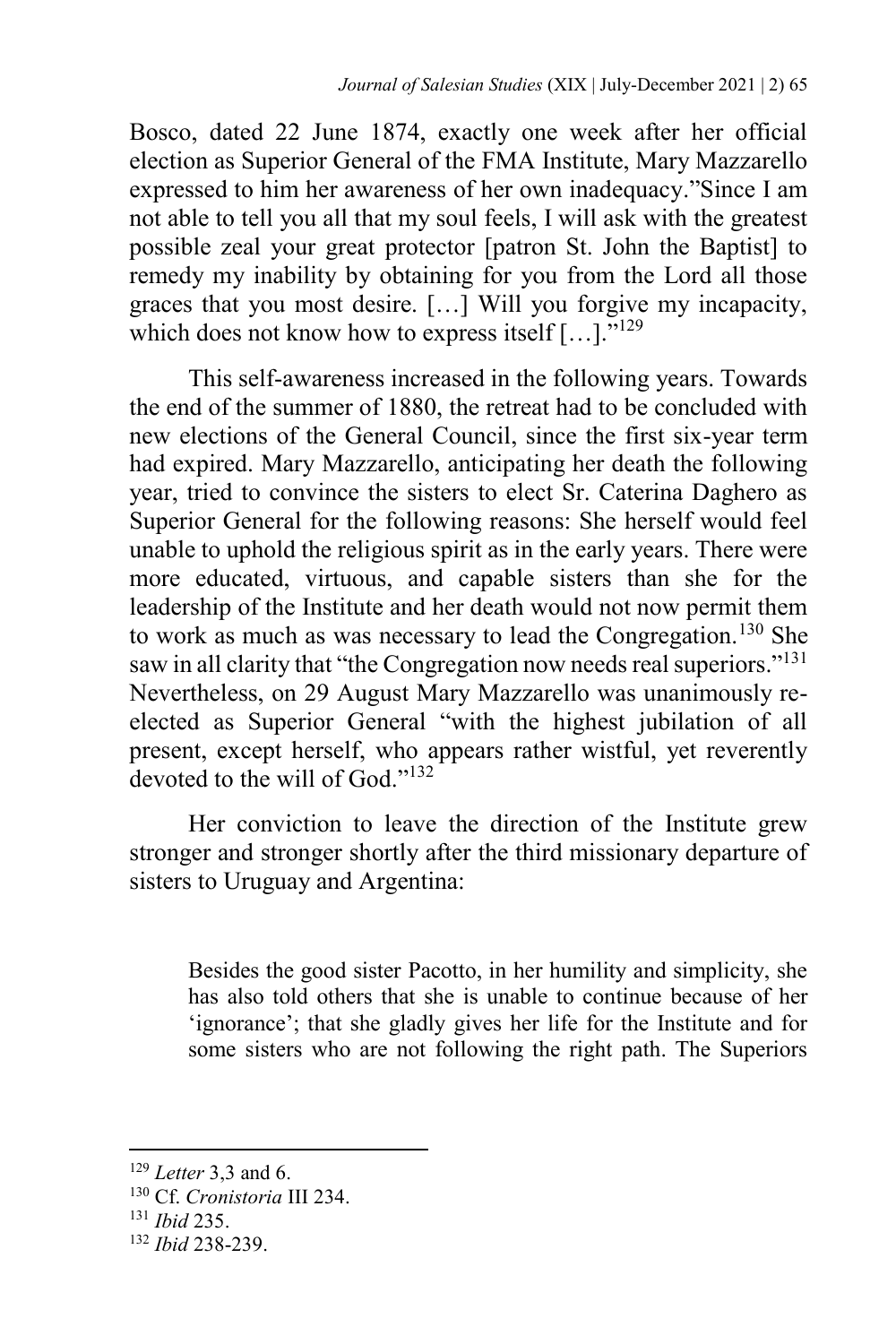address words of loving encouragement to her, but she remains with her spiritual clairvoyance: not sad, but strong and sure.<sup>133</sup>

That Mary Mazzarello would have offered her life was confirmed in the apostolic process of Acqui by Sr. Eulalia Bosco and Fr. Giovanni Cagliero. Sr. Eulalia testified that "the Servant of God would have faced serious difficulties of a moral nature. In the Congregation she would have had sisters who did not act according to the spirit of the Institute and Mary Mazzarello, who would have wanted them to change their minds and not to harm the Congregation, would have offered her own life to God for the common good."<sup>134</sup> Fr. Cagliero, who assisted Mary Mazzarello on the eve of her death, confirmed that

she gave me information about quite a few abuses which, according to her special insights and her great experience, compromised the religious spirit of the sisters, postulants, novices, and students of the College; and this because of a certain pronounced complacency in some, because of sensitive and too worldly friendships in others, and because of uncertain vocations so that after her death I was able to correct these serious defects and remove these obstacles for the good of the Institute … <sup>135</sup>

Finally, Mary Mazzarello, devoted to God's will, was able to leave life in the serene certainty that she expressed on the last day of her life: "What a good father we have in Don Bosco! He is everything for the Institute, I am nothing! His work belongs to God and to Our Lady, and through his virtue and advice […] the Institute will always have his support."<sup>136</sup>

<sup>133</sup> *Ibid* 361; cf. Anschau Petri, *La santità di Maria Domenica Mazzarello*, 171- 174: The Devotion of Life.

<sup>134</sup> Anschau Petri, *La santità di Maria Domenica Mazzarello*, 172.

<sup>135</sup> *Ibid* 173.

<sup>136</sup> *Cronistoria* III 388.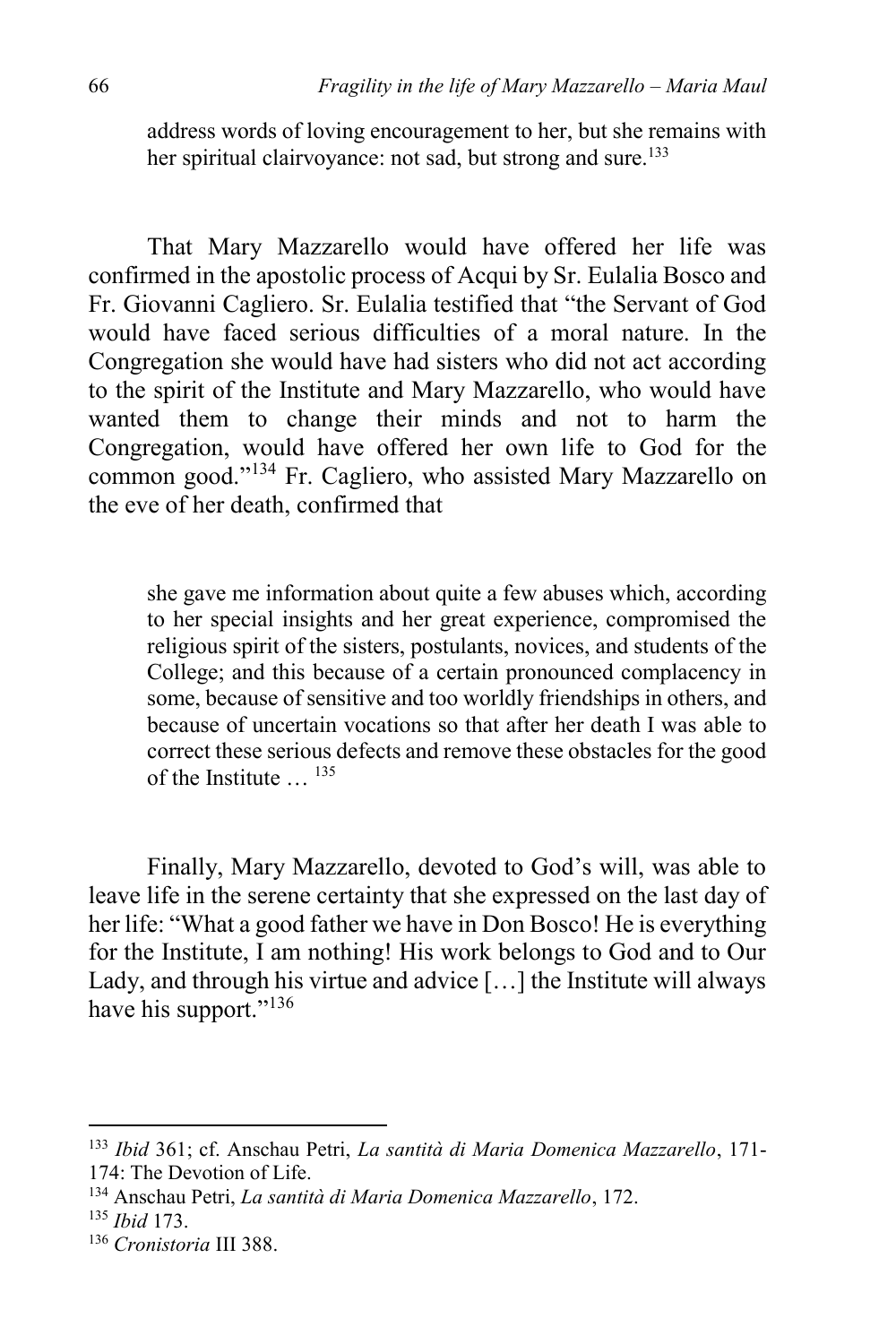## *2.2. Encouraging fellow sisters in their fragilities*

Precisely because she herself was the first to draw her inner strength from trust in God, Mary Mazzarello became the strong support of her sisters. Therefore, she never tired of instilling courage in them in the various situations of life, especially in the great challenges they had to face.

To Sr. Giuseppina Pacotto, who had become assistant to the postulants three months before, she wrote in May 1879: "Take courage on my part […] thankful that I am far away, because if not I would really pull your ears. Don't you know that melancholy is the cause of many evils?"<sup>137</sup> In fact, she was convinced: "One more thing I recommend to you. Always be cheerful, never sad, which is the mother of the lukewarm."<sup>138</sup>

On 9 April 1879, she recommended to Sr. Angela Vallese and to the sisters at the Montevideo-Villa Colón community, "Take courage, my good sisters, Jesus must be your whole strength. With Jesus, burdens become light, fatigue becomes easy, thorns are turned into sweetness<sup>"139</sup>

Six months later, she encouraged the same sisters with words that show the influence of Teresa of Avila, "The sisters all send you loving greetings and are longing for the time when they will meet you and embrace you in the beauty of Heaven. Courage then, my dearest in Jesus, let us remember that everything passes, so let nothing disturb us, since everything serves to acquire true happiness."<sup>140</sup>

The repeated mention of Paradise, an essential element of the piety of the time, reflects the strong root of their confidence, "Hope of heaven pervades the letters as a testimony to the general awareness that life is a pilgrimage toward its final consummation. It was not only the experience of the untimely death of many sisters that reminded us of this, it was [rather also] a lesson of life and a certainty

<sup>137</sup> *Letter* 24,2-3; cf. also *Letter* 47,12.

<sup>138</sup> *Letter* 27,11; cf. also *Letter* 31,1.

<sup>139</sup> *Letter* 22,21; cf. also *Letter* 37,11 and 64,5.

<sup>140</sup> *Letter* 26,7; cf. also *Letter* 39,2 and 55,1.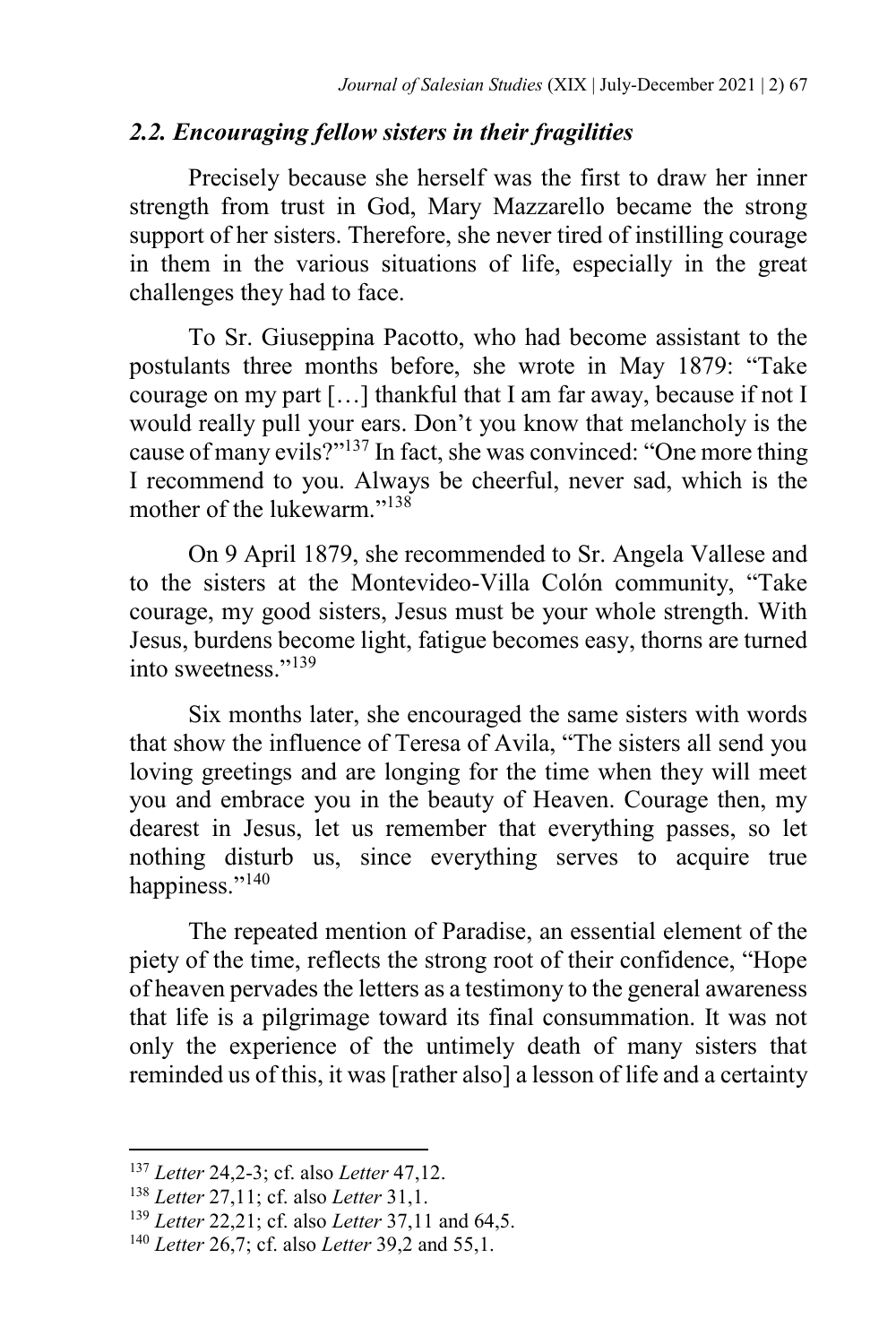of faith that grew as Christian life matured."<sup>141</sup> Those who testified at the Acqui process in 1920 also confirmed that Mary Domenica was "very much in love with Paradise."<sup>142</sup>

Mary Mazzarello had been accustomed since her youth to the idea that paradise could be acquired through the cross. A few months before her death, Mary Mazzarello, who foresaw that Sr. Caterina Lucca would leave the Congregation, told Sr. Giuseppina Pacotto who was to lead the five missionaries in the third mission to Uruguay in early February 1881:

Take courage, Sr. Giuseppina; the moment will come when the cross will become heavy, very heavy for you. But then will be the time to press it to your heart and pledge fidelity to the good God! […] Remember that the thorns we suffer for love of God will turn into roses! Always tell everything to Our Lady, sufferings and consolations, and you will find an infinitely more loving mother than the one you are now leaving in Italy! $143$ 

Mary Mazzarello was able to encourage her sisters in an effective and convincing way because she herself gave them the testimony of her own courage, which, as Eliane Anschau Petri points out, became stronger precisely in sorrowful situations:

[...] it is interesting to underline that the virtue of fortitude characterized Mary Domenica in a profound way. She demonstrated it in the small actions of everyday life, but also in delicate and difficult situations of her life and in the history of the Institute: as shown during the illness of typhoid fever; in the face of physical discomforts such as toothache, earache, and deafness, in the last illness when she was afflicted by pleurisy; when the FMA were ridiculed in the town because of their life choice and in the face of the misunderstandings that arose because of the destiny of the College; in the painful experience of the numerous deaths of sisters

<sup>141</sup> Fernández, *The Letters of Mary Domenica Mazzarello*, 283.

<sup>142</sup> Anschau Petri, *La santità di Maria Domenica Mazzarello*, 180.

<sup>143</sup> *Cronistoria* III 361.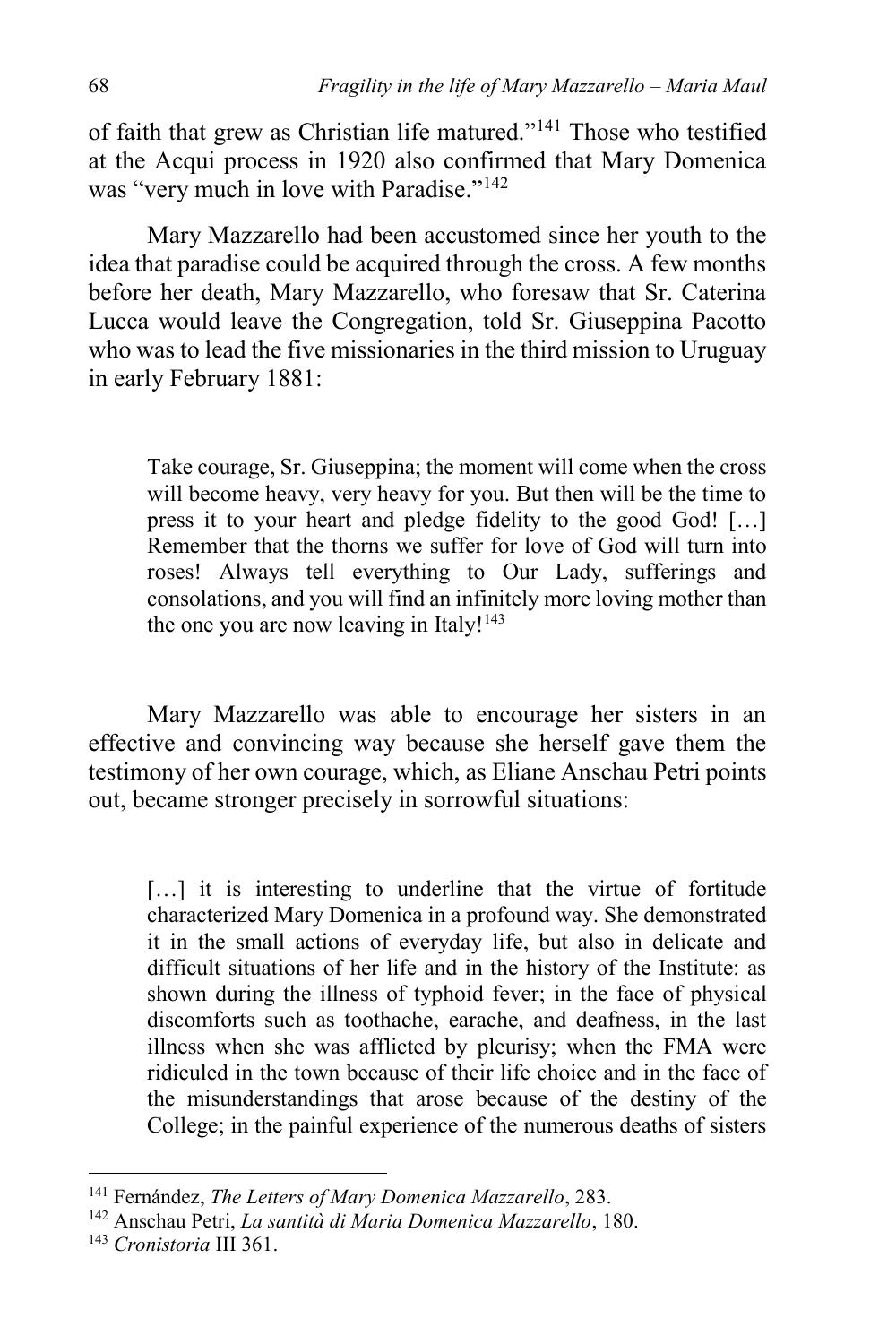and girls at a young age, on the occasion of the death of Fr. Pestarino, which had caused great consternation among the FMA; when anticlericalism broke out over Don Bosco's works and the FMA Institute; in the case of Agostina Simbeni in Mornese and of Annetta Bedarida, the young Jewish woman at Nizza Monferrato. Mother Mazzarello, moreover, was never despondent or discouraged, especially not because of the poverty, which in the early days of the Institute can be called extreme, and the contradictions that were not absent. She never lost her calm, nor her serenity. On the contrary, she conveyed her courage to the others. She always endured her illnesses with devotion and fortitude, and in spite of her weak health she did not neglect the duties of her office. In her was observed an ever present 'balanced and constant humor'. She did not go into raptures over prosperous events and did not become depressed at adverse things.<sup>144</sup>

## *2.3. Serenity in fragile situations*

Her habitual fortitude of soul supported Mary Mazzarello above all in the difficult situations that made her and her sisters suffer. The *Cronistoria* testifies, for example in September 1877, that some who harbored old resentments against Don Bosco suggested rather pessimistic reflections and considerations regarding the activity of a Salesian and a Sister in the parish at Mornese."They are so quick to move or die, these priests and these sisters of Don Bosco! … And the Municipality loses its authority by ceding teaching to them and allowing it to be given in the College!"<sup>145</sup> Mary Mazzarello's response reveals her trusting calm, "Let us keep silent and pray", said Mother to someone who confided these matters to her."Our Lady and Don Bosco know everything; we trust them and remain in peace."<sup>146</sup>

With faith, courage, and generosity she also faced the inner suffering due to the transfer of the Institute from Mornese to Nizza Monferrato and the deep longing that united her to her family:

<sup>144</sup> Anschau Petri, *La santità di Maria Domenica Mazzarello*, 193-194.

<sup>145</sup> *Cronistoria* II 277.

<sup>146</sup> *Ibid*.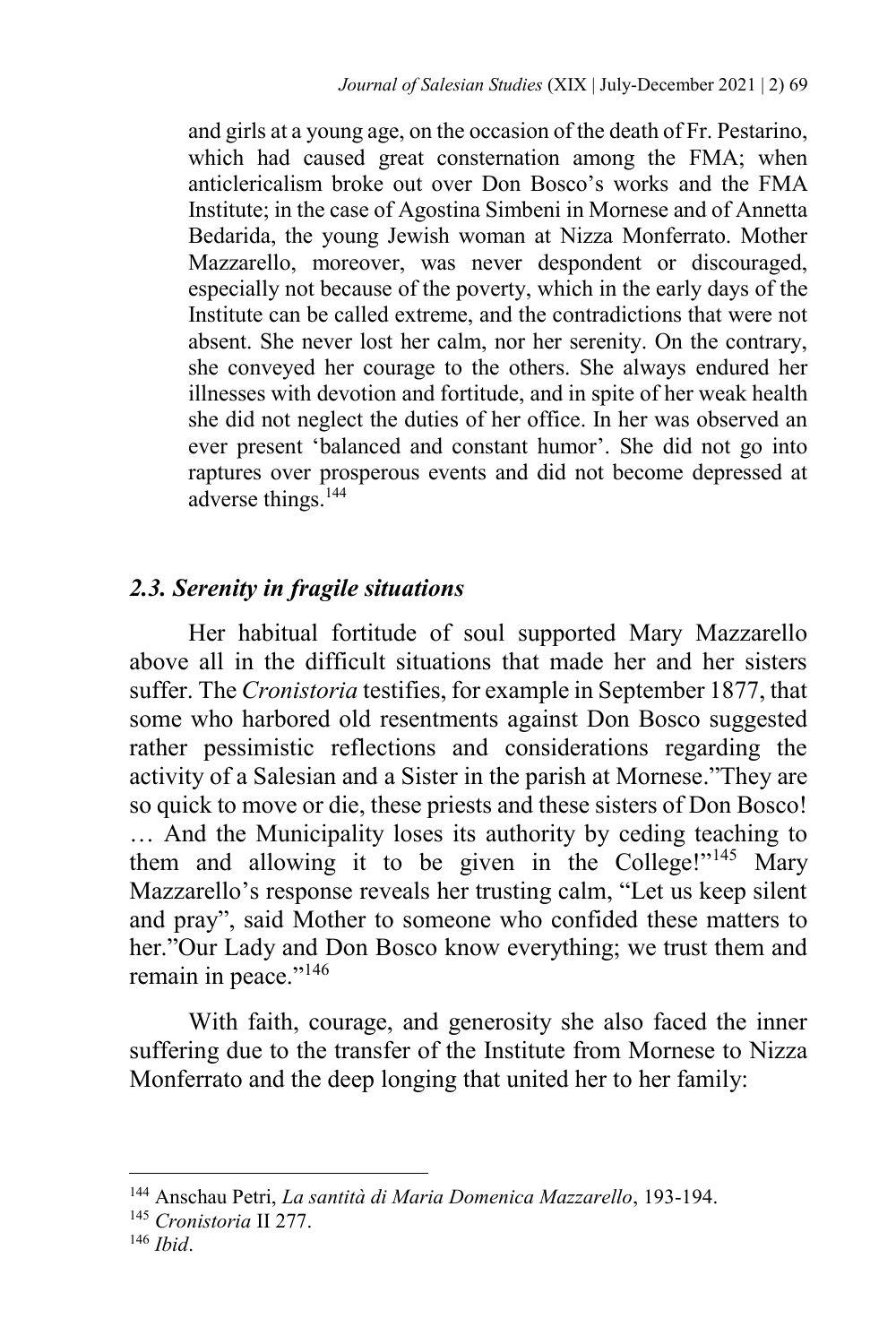She seems to once more feel the sufferings of Fr. Pestarino for that dying College, built more with prayers and tears than with stones and bricks. Moreover, always present to her are her dear, elderly parents … whom she has to leave at the very moment when they need more consolation and help. But … the Lord had ordained it so, through Don Bosco, and the sacrifice had to be made with merit and cheerfulness of heart. Therefore, Mother smiled at the thought of Nizza and made sure that the few sick or pretty much so people who remained with her in Mornese smiled too.<sup>147</sup>

She also assured Sr. Angela Vallese of this in Montevideo-Villa Colón on 9 April 1879, "Already you will know from the sisters that I am no longer in Mornese, but here in Nizza. We must always make sacrifices, as long as we are in this world. We make them gladly and cheerfully. The Lord will note them all down and give us a beautiful prize for them in His time."<sup>148</sup> The editors of her letters also stated that "Mother Mazzarello suffered greatly from the transfer of the Motherhouse from Mornese to Nizza. The experience was painful above all because it meant for her a total uprooting from her original home. Mother's sober words reveal her will to face the new situation with courage and serene dedication."<sup>149</sup>

A month later a very difficult situation arose as a result of the aforementioned admission of the young Jewish woman Annetta Bedarida. In this regard, the chronicler emphasized the confidence of Mary Mazzarello and the first sisters in Our Lady's help, "Never mind; the storm is only a reason to intensify prayer and overcome every fear with songs of confidence in the great Mother of God and the Institute<sup>"150</sup>

<sup>147</sup> *Ibid* 385.

<sup>148</sup> *Letter* 22,4.

<sup>149</sup> *Ibid*, footnote 4.

<sup>150</sup> *Cronistoria* III 49.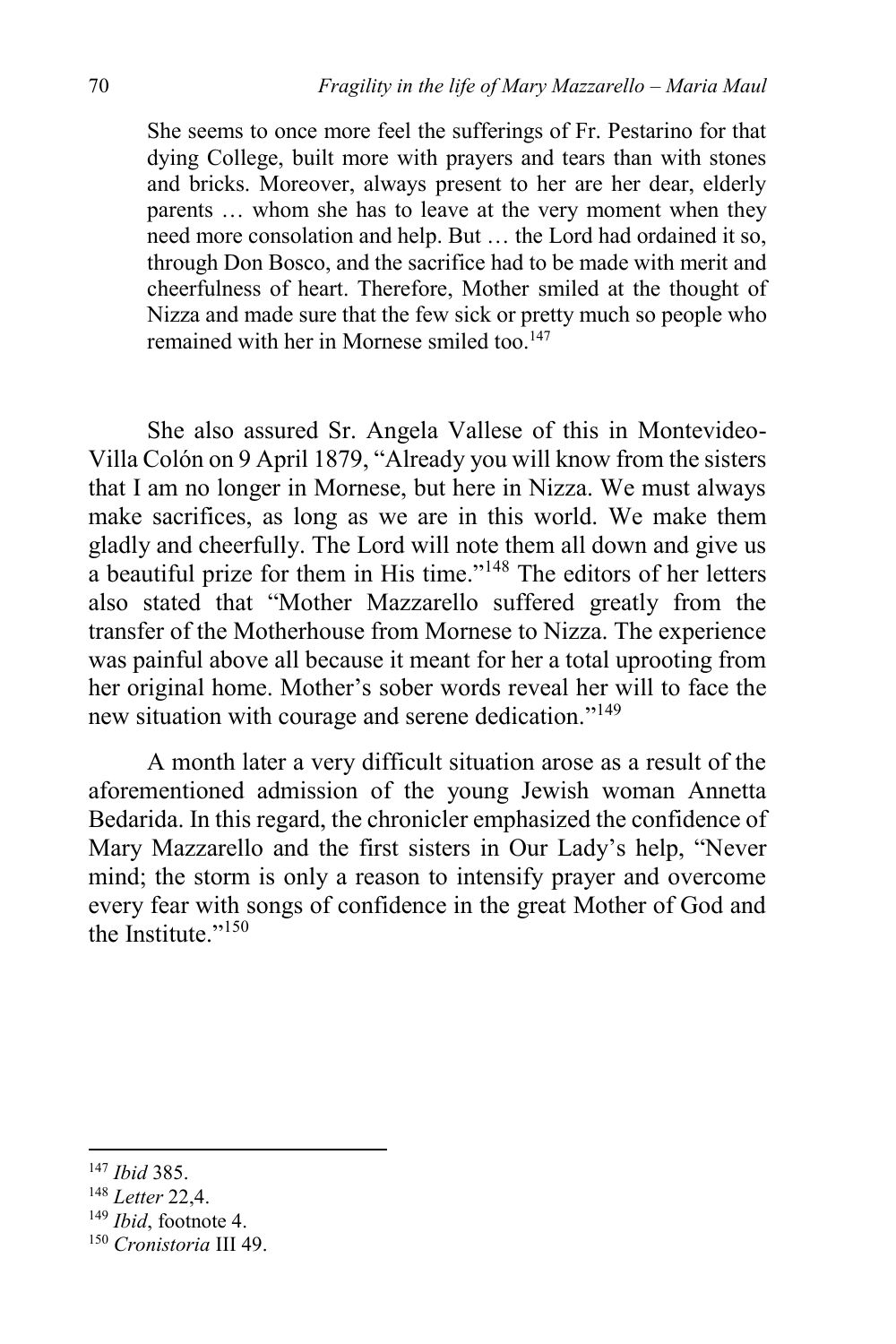## **3. Through fragility to holiness**

## *3.1. Maturing of virtue through difficulties*

Due to Mary Domenica's interior attitudes, matured in the midst of so many difficulties, it was possible to confirm 'the excellent degree' to which she lived the divine virtues of faith, hope, and love."The rock-solid foundation of her constant optimism and courage even in the face of difficult and problematic situations was her faith in God, who is love."<sup>151</sup> "The more numerous the sufferings, difficulties, and uncertainties were, the more hope shone in her. $v^{152}$ "She embodied in herself the love that becomes mercy; the capacity to take care of the sufferings and weaknesses of others."<sup>153</sup>

Hand in hand with the cardinal virtues, among which, in addition to the strength already mentioned, were Mary Mazzarello's justice, prudence, and moderation. These were revealed when the processes delved into her characteristic virtue, namely, humility, a virtue she lived in 'simplicity of heart'.<sup>154</sup> Deeply humble, she recognized her limitations and thus, not feeling up to the tasks associated with the office of Superior, she wanted to avoid leadership right from the beginning."But this does not make her depressed […]. With healthy realism she is aware that all the miseries of this world can also be found in her. Entirely devoted to God and His Providence, she entrusts herself to Him so that He can make use of her poverty to carry out His plan of love."<sup>155</sup>

Overcoming the fragilities she experienced, Mary Mazzarello managed to mature also in the virtues connected with her educational mission; in a particularly characteristic way, the virtue of joy. In almost all her letters she asked the sisters if they were joyful, not in the form of a purely human cheerfulness, that is, not only as a consequence of a joyful temperament. Following Don Bosco's example, she herself lived and wanted her sisters to have the joy of a poor and free heart immersed in the love of God, which helps to maintain a balanced cheerfulness, and this in turn helps the ability to

<sup>151</sup> Anschau Petri, *La santità di Maria Domenica Mazzarello*, 177.

<sup>152</sup> *Ibid* 178.

<sup>153</sup> *Ibid* 183.

<sup>154</sup> Anselm Grün, *Semplicità del cuore*, in *Lettere*, p. 34-44.

<sup>155</sup> Anschau Petri, *La santità di Maria Domenica Mazzarello*, 196.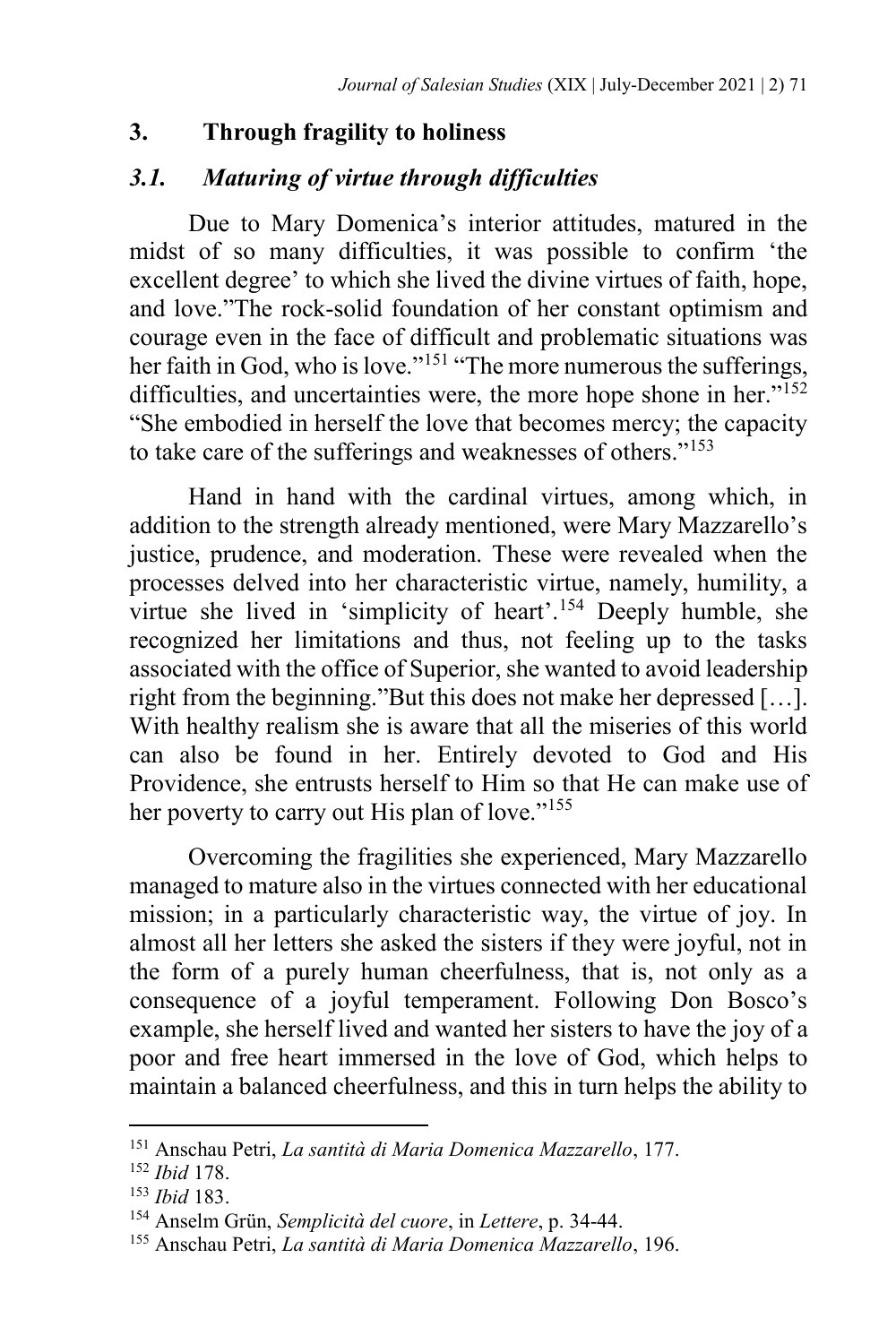withstand even the fragile situations of life. In fact at the hour of her death, she left the sisters these words that are part of her testament, "Never rejoice too much, never grieve too much whatever may happen to you by way of joyful or sad things, but always rejoice in the Lord<sup>"156</sup>

## *3.2. Love for Jesus crucified*

Mary Mazzarello's constant joy matured through the painful experiences she had from her youth."Maria Domenica had a passion for the Cross."<sup>157</sup> In her life, the Eucharist and the contemplation of the Passion were united in the daily celebration of Mass. In Communion she was able to participate in the mystery of Christ the Savior, in which she was additionally immersed through the constant contemplation of the Passion of the Lord, both in personal meditation and in praying the Stations of the Cross, which helped her to accept the cross in the concreteness of life. The people who lived with her testified that she often meditated on the Passion of Christ and especially cultivated the devotion of the *Via Crucis.* She felt compassion through the sufferings of Jesus and tried to align herself with the suffering Jesus through an ascetic lifestyle. The realization that the Lord revealed His love above all on the cross awakened in her the desire to share His suffering on the cross and to unite herself with Him. She often said that if she met Jesus on the way to Calvary, "she would not let Him carry the cross alone."<sup>158</sup>

The sisters remembered that in her conferences, good nights, and even during her recoveries, she had spoken to them of the Passion of Jesus with the invitation to love Him, lead others to love Him, and suffer everything for love of Him.

Love for Jesus led her to become more and more fully conformed to Him. When she took the cross in her hand, which she had hanging around her neck and pointed her finger at the figure of Jesus, she said, 'He here, then she turned the cross, and we here.' In this way

<sup>156</sup> *Ibid* 200.

<sup>157</sup> *Ibid* 261.

<sup>158</sup> *Ibid* 262.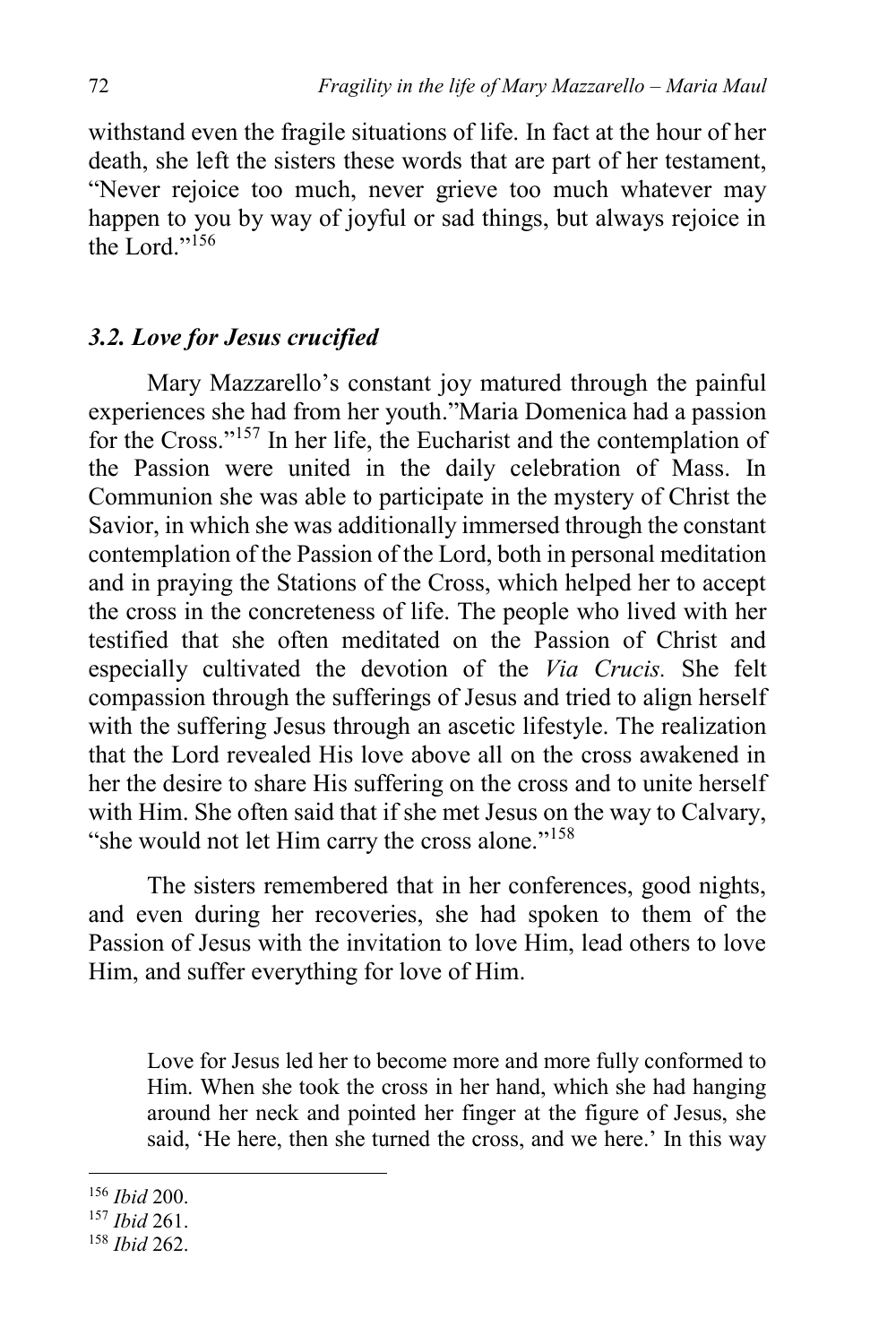she made it tangibly clear that it is a matter of living crucified with our Lord. […] Mary Mazzarello identified herself with Him by imitating His attitude of self-giving, offered herself to God for the salvation of young people.<sup>159</sup>

# *3.3. Experience of the power of God in one's own weakness*

"In the lives of the saints," says Eliane Anschau Petri, "this Christian paradox comes true: in human weakness the power of God is revealed,"<sup>160</sup> precisely in the sense of what St. Paul wrote to the Corinthians: "[…] God chose the foolish of the world to shame the wise, and God chose the weak of the world to shame the strong, and God chose the lowly and despised of the world, those who count for nothing, to reduce to nothing those who are something, so that no human being might boast before God (1 Cor 1:27-30)."<sup>161</sup>

Mary Domenica, like all the saints, understood this important dimension of the Christian life, accepting her weaknesses and recognizing in them the power of God's grace that works through weakness.

Weakness or vulnerability can appear in many forms and dimensions. In Mary Domenica's spiritual experience, it manifests itself in her being a woman, even without education; in her physical fragility, especially after contracting typhoid fever; in the poverty of the beginnings of the Institute, in the feeling of inadequacy in relation to her mission as Superior of a religious institute; in the lack of understanding of the villagers, and in the limitations that were connected with her own character and personality.

Some of those who knew Mary Domenica in her role as Superior and had seen the extreme poverty at the beginning in the College at Mornese, could not imagine "that an Institute could move forward in the face of so many signs of fragility and vulnerability: little education, poverty of means and people, hunger, mortality."<sup>162</sup>

<sup>159</sup> *Ibid.*

<sup>160</sup> *Ibid* 380-381.

<sup>161</sup> *Ibid* 381.

<sup>162</sup> *Ibid* 381-382.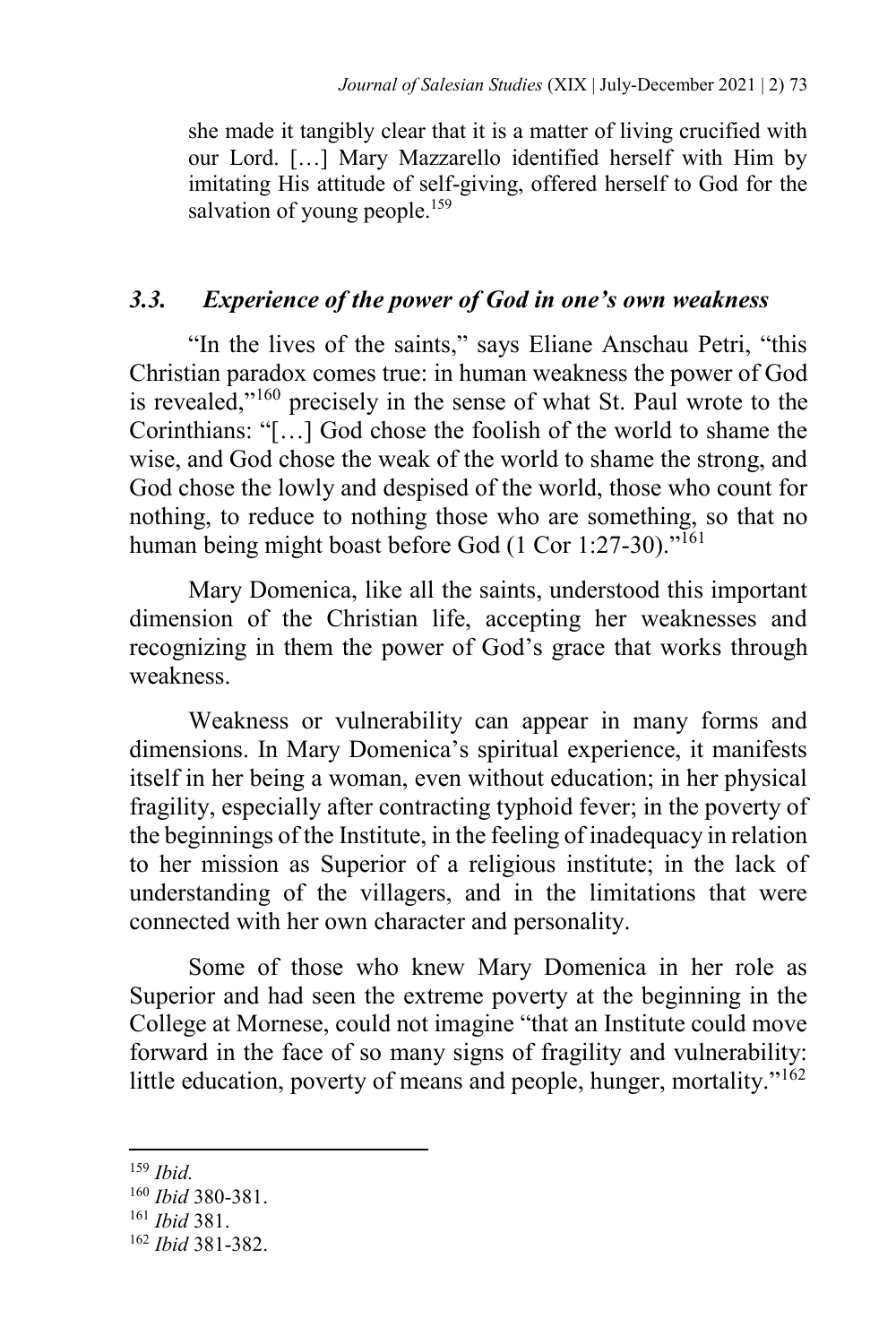God reveals His power by means of human weakness. When He encounters the humility of a human person, He can work great things even in limited creatures, characterized by smallness and vulnerability. […] Mary Domenica was not ashamed to show herself weak and limited, she did not seek to soften her fragility before the Sisters. On the contrary, she gave herself to them precisely by sharing with them her limitations and encouraging the others not to be discouraged in the face of their own, but to put themselves in the attitude of those who want to overcome them [their limitations] with the grace of God and grow on a realistic path of holiness […] [in order to be able to say with St. Paul, 'for when I am weak, then I am strong' (2 Cor 12,10).<sup>163</sup>

Mary Mazzarello did not avoid or diminish the magnitude of the weaknesses and difficulties. She invited her sisters to adopt effective attitudes in the face of life's limitations and trials, that is, to honestly acknowledge them, to accept the realities as they were, and "to flourish in limitation, in weaknesses and difficulties" in order to grow spiritually."The difficulties can thus become opportunities to have a deeper experience of resurrection."<sup>164</sup>

#### **Conclusion**

Fr. Ferdinando Maccono, the main biographer of Mary Mazzarello, wrote a work of 400 pages in 1947 which was published in 1958 under the title "The Spirit and Virtues of St. Mary D. Mazzarello", wrote in his Preface that, according to a member of the Congregation of Rites, Mary Mazzarello's cause was optimal because her life was exemplary, simple, and therefore imitable. Fr. Maccono himself confirmed this with the feedback of a parish priest who had given the Catholic Action women the biography of Blessed Mary Mazzarello to read."They read it with pleasure and said, 'This Blessed lived like us, she worked like us in the house and in the field.

<sup>163</sup> *Ibid* 382.

<sup>164</sup> *Ibid* 382-383.